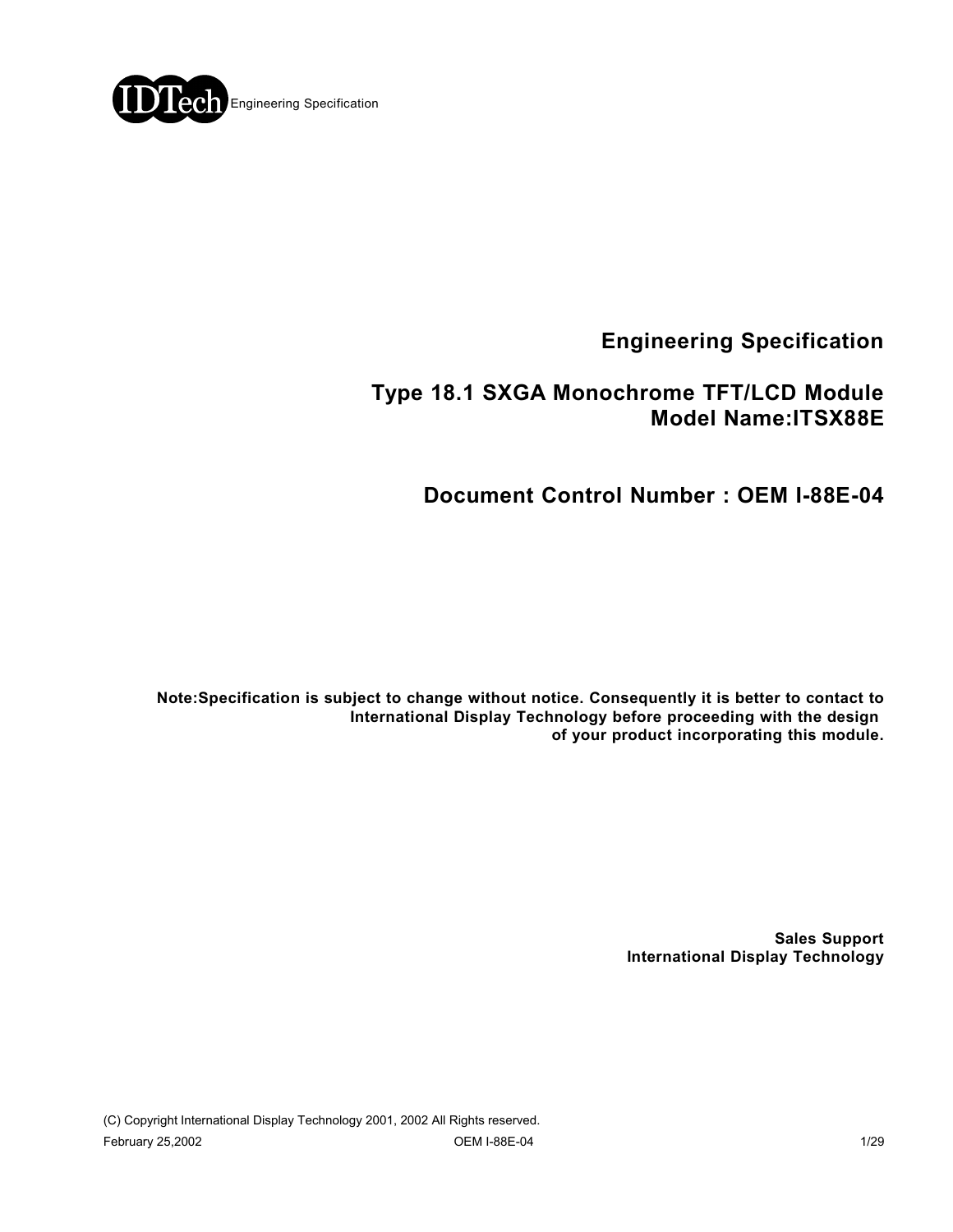

## **i Contents**

- i Contents
- ii Record of Revision
- **1.0 Handling Precautions**
- **2.0 General Description**
- 2.1 Characteristics
- 2.2 Functional Block Diagram
- **3.0 Absolute Maximum Ratings**
- **4.0 Optical Characteristics**
- **5.0 Signal Interface**
- 5.1 Connectors
- 5.2 Interface Signal Connector
- 5.3 Interface Signal Description
- 5.4 Interface Signal Electrical Characteristics
- 5.5 Backlight Connector Signal Description
- 5.6 Backlight Input Signal Electrical Characteristics
- **6.0 Pixel format image**
- **7.0 Interface Timings**
- 7.1 Timing Characteristics
- 7.2 Timing Definition
- **8.0 Power Consumption**
- **9.0 Power ON/OFF Sequence**
- **10.0 Mechanical Characteristics**
- **11.0 National Test Lab Requirement**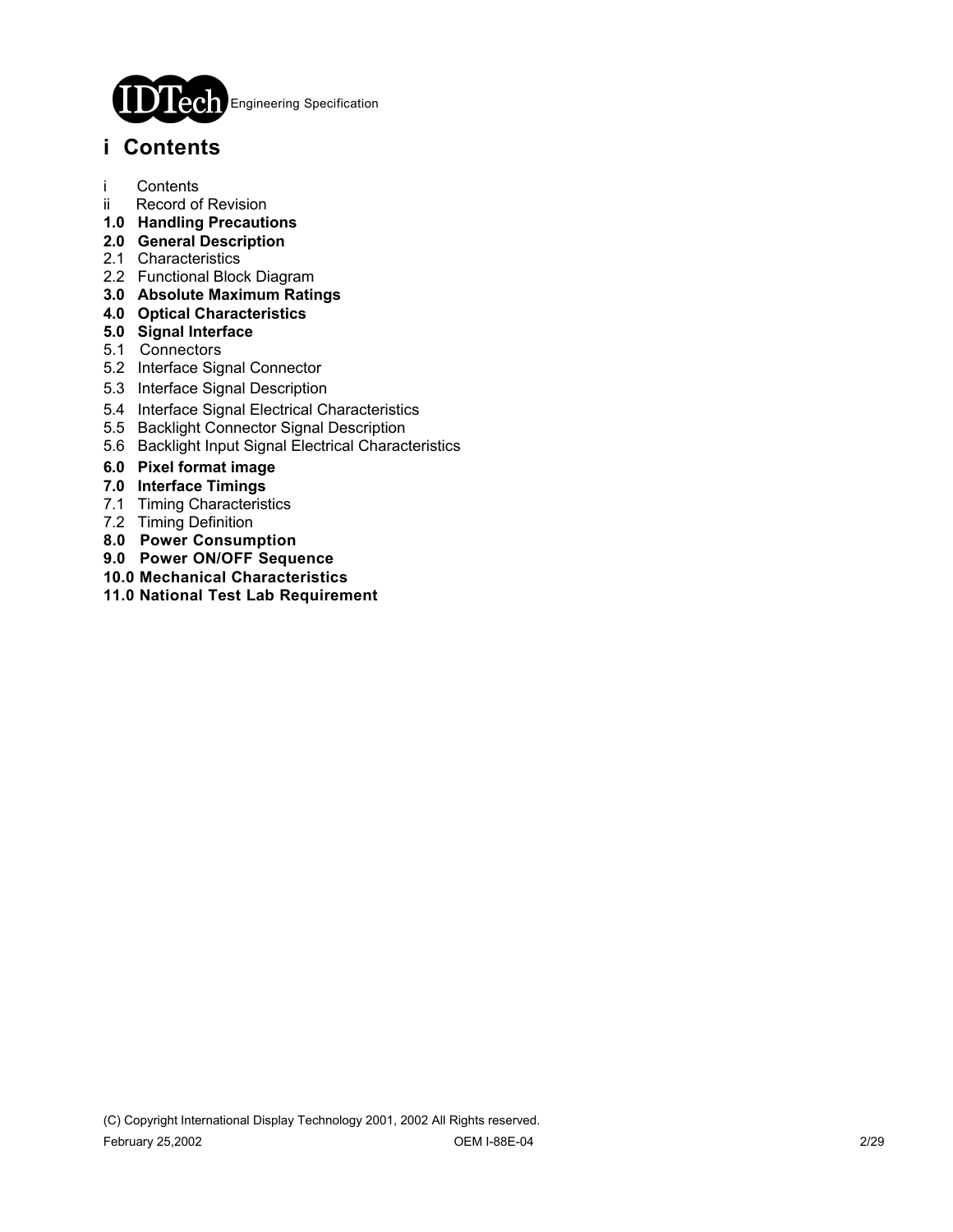

# **ii Record of Revision**

| Date             | Document<br>Revision | Page                                             | Summary                                                                                                                                                                                                                                                                                                                                                                                                                                                                                                                                     |
|------------------|----------------------|--------------------------------------------------|---------------------------------------------------------------------------------------------------------------------------------------------------------------------------------------------------------------------------------------------------------------------------------------------------------------------------------------------------------------------------------------------------------------------------------------------------------------------------------------------------------------------------------------------|
| June 13,2001     | OEM88E-01            | All                                              | First Edition for customer.<br>Based on Internal Spec. as of June 1,2001.                                                                                                                                                                                                                                                                                                                                                                                                                                                                   |
| October 23,2001  | <b>OEM I-88E-02</b>  | 5,8<br>5<br>7<br>8<br>19<br>21<br>24,25<br>27,28 | Update by establishment of the New Company as<br>"International Display Technology".<br>Based on Internal Spec. EC H30912 as of October<br>22,2001.<br>To update White Luminance.<br>To update Weight, Optical Rise Time + Fall Time and<br>Power Consumption.<br>To update value of Shock Test Criteria.<br>To update Viewing Angle, Response Time and White<br>Balance.<br>To update the Lamp Current versus Luminance Curve.<br>To add Note for Timing Characteristics.<br>To update Power Consupmtion.<br>To update Reference Drawings. |
| January 28,2002  | OEM I-88E-03         | 5,8                                              | To update White Luminance.                                                                                                                                                                                                                                                                                                                                                                                                                                                                                                                  |
| February 25,2002 | <b>OEM I-88E-04</b>  | 4<br>5<br>5,8<br>27                              | Based on Internal Spec. EC H30923.<br>To add one of item for Handling Precautions.<br>To update Power Consupmtion.<br>To update Contrast Ratio.<br>To add Note for Mechanical Characteristics.                                                                                                                                                                                                                                                                                                                                              |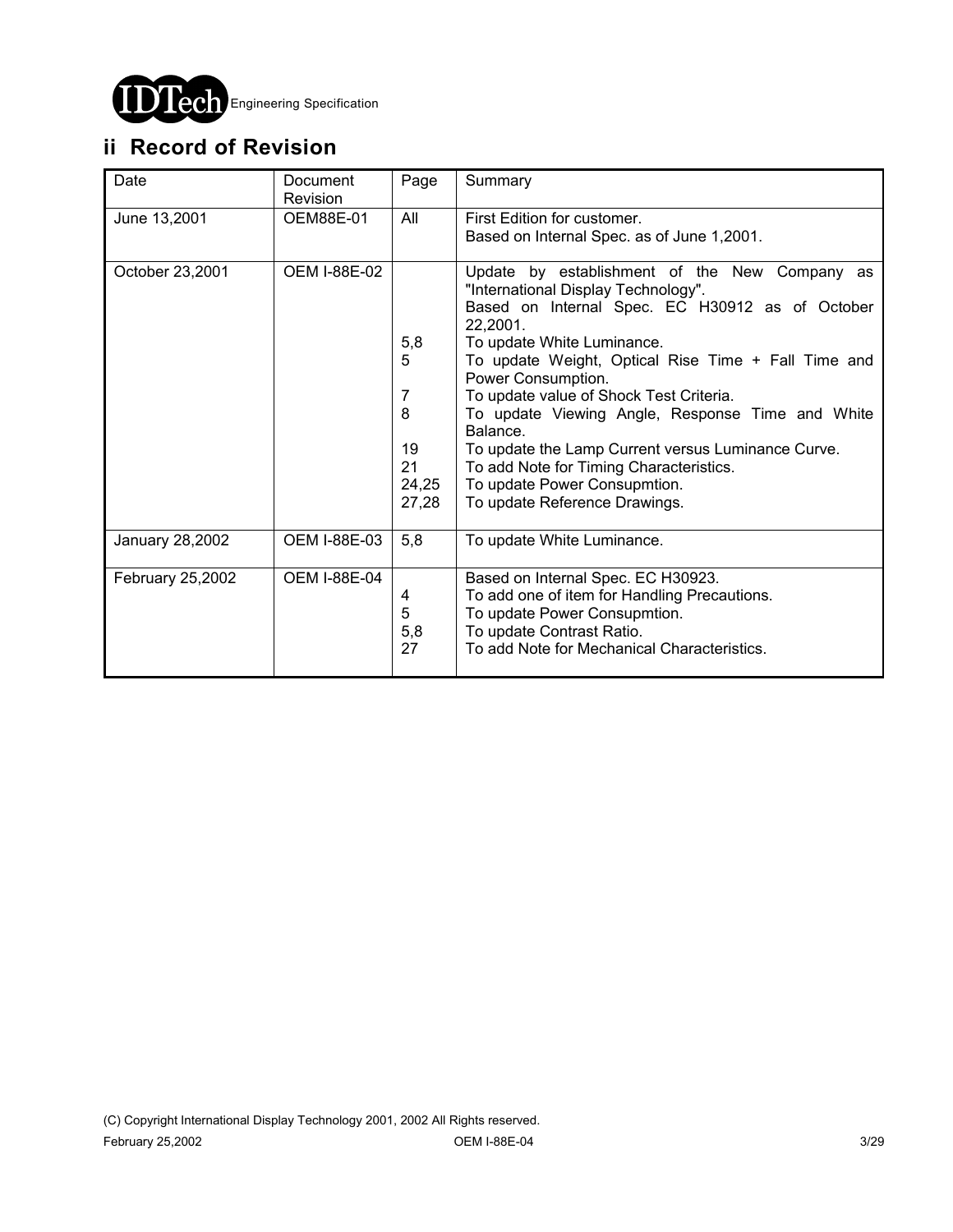

# **1.0 Handling Precautions**

- Damage to the panel or the panel electronics may result from any deviation from the recommended power on/off sequencing. The panel should not be hot plugged. Refer to the Power On/Off Sequence section in this Specification.
- Handle the panel with care. The LCD panel and CCFL (Cold Cathode Fluorescent Lamp)s are made of glass and may crack or break if dropped or subjected to excessive force.
- The CCFLs contain a small amount of Mercury so should not be disposed of to landfill. Dispose of as required by local ordinances or regulations.
- The LCD module contains small amounts of material having no flammability grade. The exemption conditions of the flammability requirements (4.7.3.4, IEC60950 3rd.Ed. or UL60950 3rd.Ed.) should be applied.
- The panel may be damaged by the application of twisting or bending forces to the module assembly.Care should be taken in the design of the monitor housing and the assembly procedure to prevent stress damage to the panel especially the lamp cable and the lamp connector..
- Use standard earthing/grounding procedures to prevent damage to the CMOS LSI while handling the module.
- Use earthing/grounding procedures, an ionic shower, or similar to prevent static damage while removing the protective front sheet.
- The front polarizer can be easily damaged. Take care not to scratch the front surface with any hard or abrasive material. Dust, finger marks, grease etc. can be removed with a soft damp cloth (a small amount of mild detergent can be used on the damp cloth). Do not apply water or datergent directly to the front surface as this may cause staining or damage the electronic components.
- Never use any solvent on the front polarizer or module as this may cause permanent damage.
- Do not open or modify the module assembly.
- Continuous operation of the panel with the same screen content may result in some image sticking. Over 10 hours operation with the same content is not recommended.
- Wipe off water drop immediately. Long contact with water may cause discoloration or spots.
- When the panel surface is soiled, wipe it with absorbent cotton or other soft cloth.
- Please do not use middle 3(three) screw holes on the upper(long) side and middle 3(three) screw holes on the lower(long) side for panel fixing. These screw holes are for manufacturing purpose only.
	- The information contained herein is presented only as a guide for the applications of our products. No responsibility is assumed by International Display Technology for any infringements of patents or other right of the third partied which may result from its use. No license is granted by implication or otherwise under any patent or patent rights of International Display Technology or others. .
	- The information contained herein may be changed without prior notice. It is therefore advisable to contact International Display Technology before proceeding with the design of equipment incorporating this product. .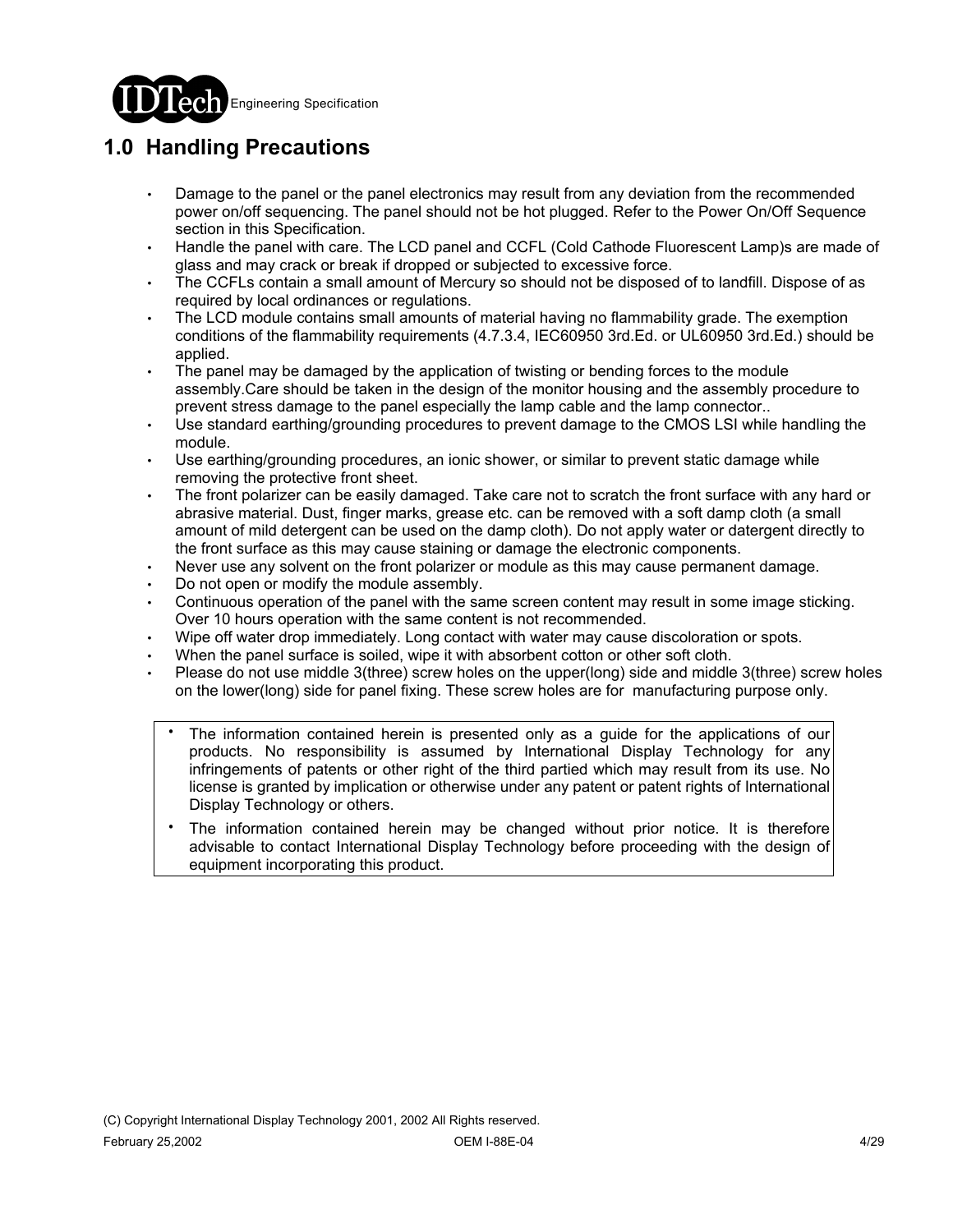

## **2.0 General Description**

This specification applies to the Type 18.1 Monochrome TFT/LCD Module 'ITSX88E'.

This module is designed for a LCD monitor style display unit.This module includes inverter card.

The screen format and electrical interface are intended to support the VESA SXGA (1280(H) x 1024(V)at 60Hz) screen.

Supported gray scale is 8-bit per 1(one) sub-pixel.

All input signals are LVDS(Low Voltage Differential Signaling) interface compatible.

### **2.1 Characteristics**

The following items are characteristics summary on the table under 25 degree C condition:

| <b>CHARACTERISTICS ITEMS</b>                                    | <b>SPECIFICATIONS</b>                                                 |
|-----------------------------------------------------------------|-----------------------------------------------------------------------|
| Screen Diagonal [mm]                                            | 460                                                                   |
| Pixels H x V                                                    | 1280(x3) x 1024                                                       |
| Active Area [mm]                                                | 359.0(H) x 287.2(V)                                                   |
| Pixel Pitch [mm]                                                | 0.2805(per one triad) x 0.2805                                        |
| <b>Pixel Arrangement</b>                                        | Sub-pixel Vertical Stripe                                             |
| Weight [grams]                                                  | 2,900 typ.                                                            |
| Physical Size [mm]                                              | 389.0(W) typ. x 317.2(H) typ. x 35.0 (D) max.                         |
| Display Mode                                                    | Normally Black                                                        |
| <b>Supported Grayscale</b>                                      | 8-bit per 1(one) sub-pixel                                            |
| White Luminance [cd/m <sup>2</sup> ]                            | 700 Typ.                                                              |
| <b>Contrast Ratio</b>                                           | 550: 1 Typ.                                                           |
| Optical Rise Time/Fall Time [msec]                              | Rise Time + Fall Time : 40 Typ (total)                                |
| Input Voltage [V]                                               | $+12 + 5%$                                                            |
| Power Consumption [W]                                           | 38.8 typ., 46.6 max.                                                  |
| <b>Electrical Interface</b>                                     | <b>LVDS Dual</b><br>(Even/Odd A/B/C Data(8bit), 3sync signals, Clock) |
| Temperature Range [degree C]<br>Operating<br>Storage (Shipping) | 0 to $+50$<br>$-20$ to $+60$                                          |

**Note : Luminance : Rise / Fall Time:Respective 10% -> 90%, 90%->10%**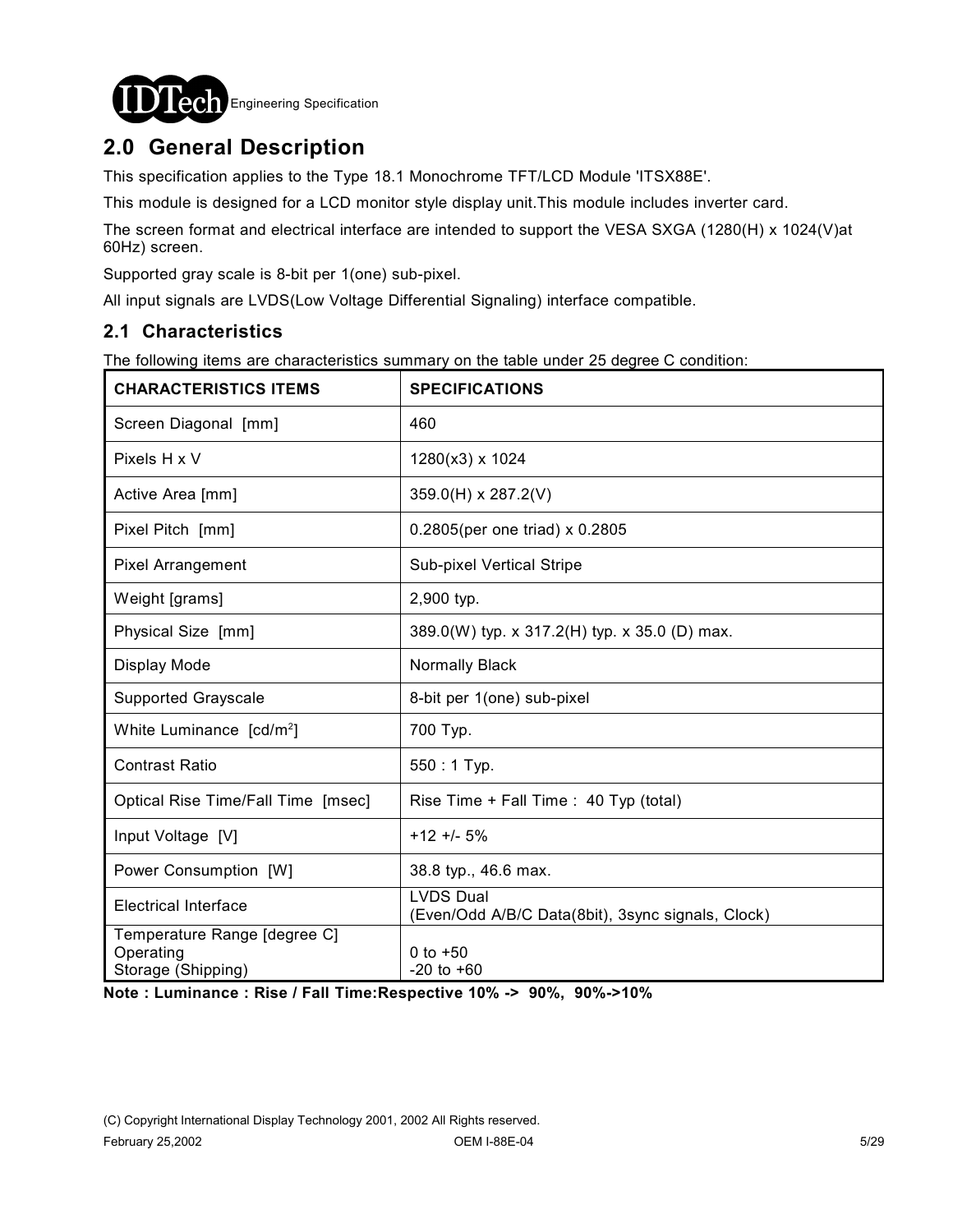

### **2.2 Functional Block Diagram**

The following diagram shows the functional block of this Type 18.1 Monochrome TFT/LCD Module.

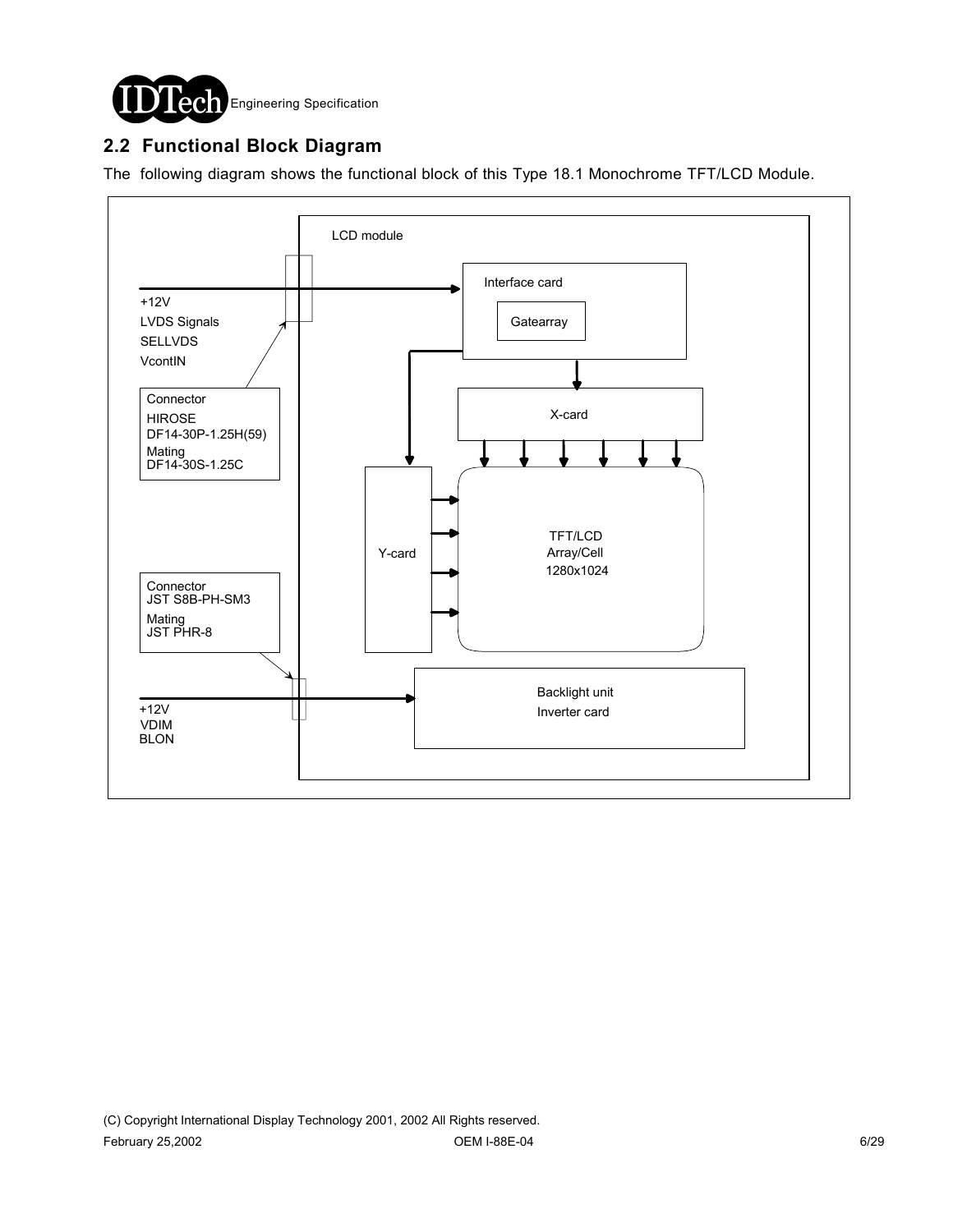

### **3.0 Absolute Maximum Ratings**

Absolute maximum ratings of the module is as follows :

| <b>Item</b>                  | Symbol         | Min    | <b>Max</b>    | <b>Unit</b> | <b>Conditions</b>           |
|------------------------------|----------------|--------|---------------|-------------|-----------------------------|
| Logic/LCD Drive Voltage      | Vin.           | $-0.3$ | $+13.2$       | V           |                             |
| <b>Backlight Voltage</b>     | <b>VBL</b>     | $-0.3$ | $+13.2$       | V           |                             |
| Select LVDS data order       | <b>SELLVDS</b> | $-0.3$ | $+3.3$        | V           |                             |
| <b>Brightness control</b>    | <b>VDIM</b>    | $-0.3$ | $+5.3$        | $\vee$      |                             |
| Backlight on signal          | <b>BLON</b>    | $-0.3$ | $+5.3$        | $\vee$      |                             |
| <b>Operating Temperature</b> | <b>TOP</b>     | 0      | $+50$         | deg.C       | Note 1                      |
| <b>Operating Humidity</b>    | <b>HOP</b>     | 8      | 80            | %RH         | Note 1                      |
| Storage Temperature          | TST            | $-20$  | +60           | deg.C       | Note 1                      |
| <b>Storage Humidity</b>      | <b>HST</b>     | 5      | 95            | %RH         | Note 1                      |
| Vibration                    |                |        | 1.5<br>10-200 | G<br>Hz     | Note 2                      |
| Shock                        |                |        | 50<br>11      | G<br>ms     | Note 2<br>Half sine<br>wave |

**Note 1 : Maximum Wet-Bulb should be 39 degree C and No condensation**.

#### **Note 2 : Vibration Specification**

 **- Sign Vibration:10-200-10Hz, 1.5G, 0.29 Oct/min, 30 min, X, Y, A Axis, Each One Time. Shock Specification**

 **- Half sine wave:50G 11msec. -X+/-, -Y+/-, -Z+/- (Total 6 directions), Each two times Shock.**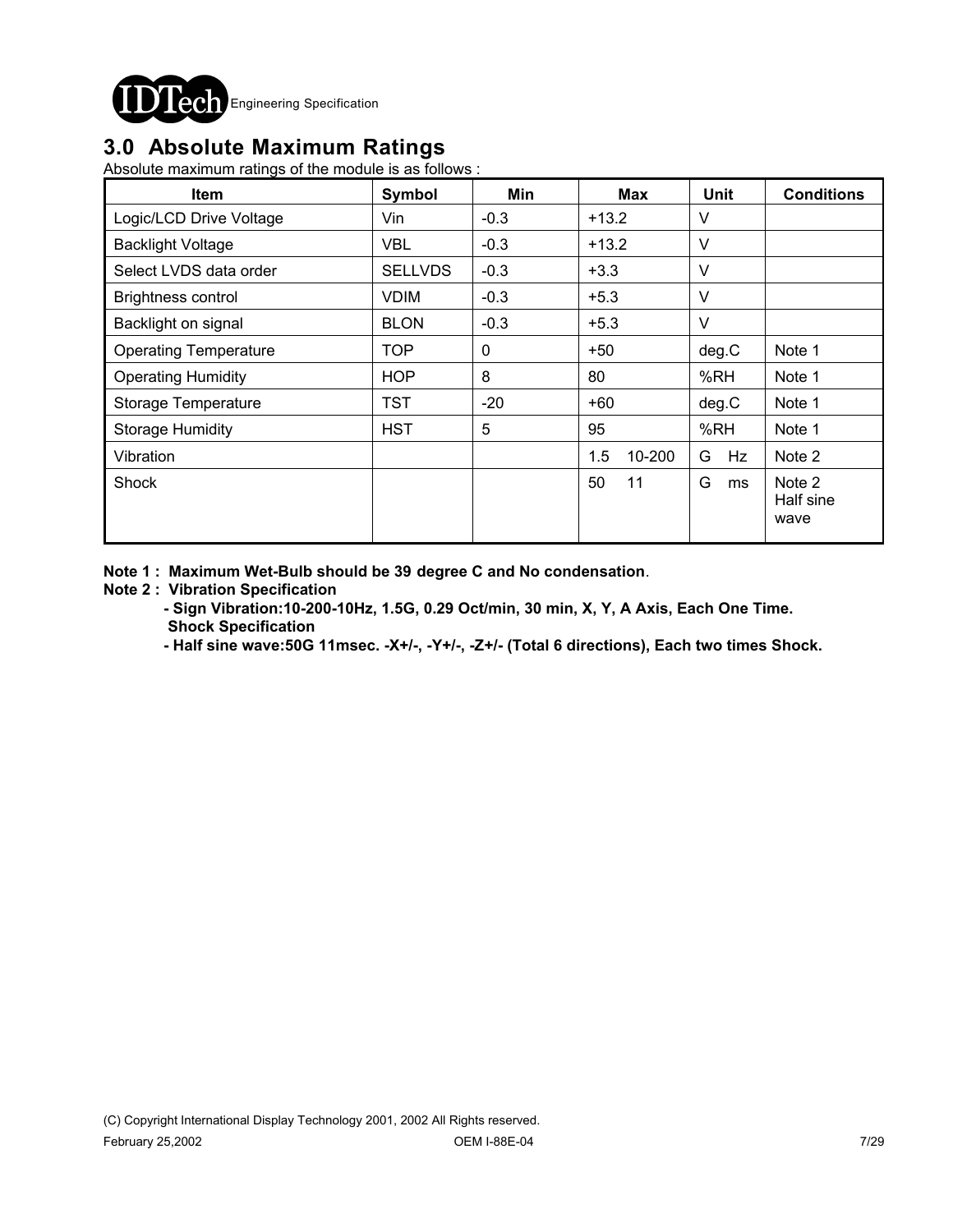

# **4.0 Optical Characteristics**

The optical characteristics are measured under stable conditions as follows under 25 degree C condition:

| Item                                         | Conditions                                 |                    | Specification |                    |
|----------------------------------------------|--------------------------------------------|--------------------|---------------|--------------------|
|                                              |                                            |                    | Typ.          | <b>Note</b>        |
| <b>Viewing Angle</b><br>(Degrees)            | Horizontal<br>K≧15                         | (Right)<br>(Left)  | 85<br>85      |                    |
| K:Contrast Ratio                             | Vertical<br>K≥15                           | (Upper)<br>(Lower) | 85<br>85      |                    |
|                                              | Horizontal<br>K≧10                         | (Right)<br>(Left)  |               | 85 Min.<br>85 Min. |
|                                              | Vertical<br>$K \geq 10$                    | (Upper)<br>(Lower) |               | 85 Min.<br>85 Min. |
| Contrast ratio                               |                                            |                    | 550           |                    |
| Response Time<br>(ms)                        | Rising(10%->90%)<br>÷<br>Falling(90%->10%) |                    | 40            |                    |
| <b>White Balance</b>                         | White<br>X                                 |                    | 0.299         |                    |
|                                              | White<br>v                                 |                    | 0.305         |                    |
| Maximum White Luminance (cd/m <sup>2</sup> ) | VDIM=0V                                    | <b>Note</b>        | 700           |                    |

**Note**:Measure center of the screen.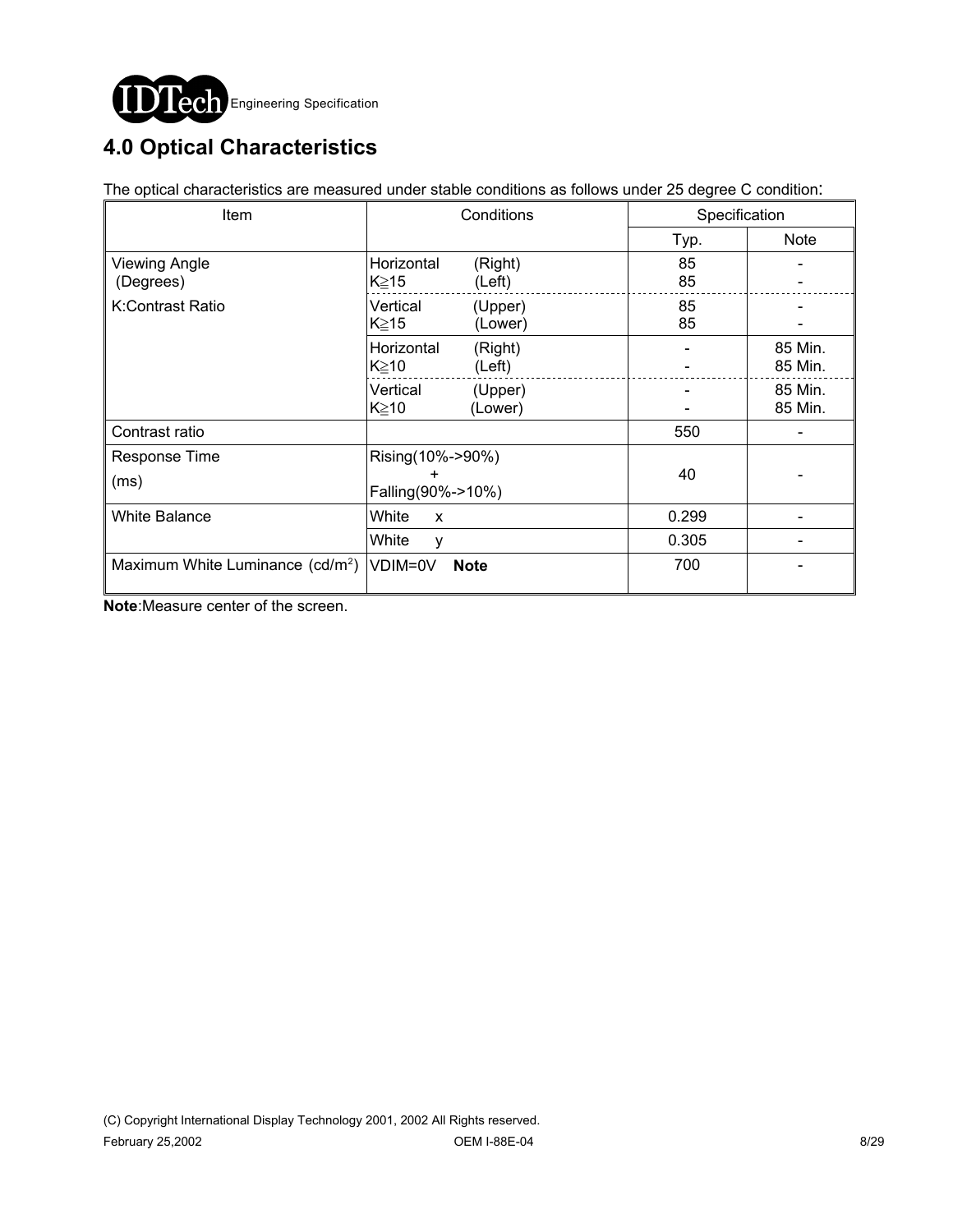

# **5.0 Signal Interface**

### **5.1 Connectors**

Physical interface is described as for the connector on module.

These connectors are capable of accommodating the following signals and will be following components.

| Connector Name / Designation | <b>Signal Connector</b> |
|------------------------------|-------------------------|
| Manufacturer                 | <b>HIROSE</b>           |
| Type / Part Number           | DF14-30P-1.25H(59)      |
| Mating Type / Part Number    | DF14-30S-1.25C          |
| Contact / Part Number        | DF14-2628SCFA           |

| Connector Name / Designation | For Backlight Connector on Inverter card |
|------------------------------|------------------------------------------|
| Manufacturer                 | JST                                      |
| Type / Part Number           | S8B-PH-SM3                               |
| Mating Type / Part Number    | PHR-8                                    |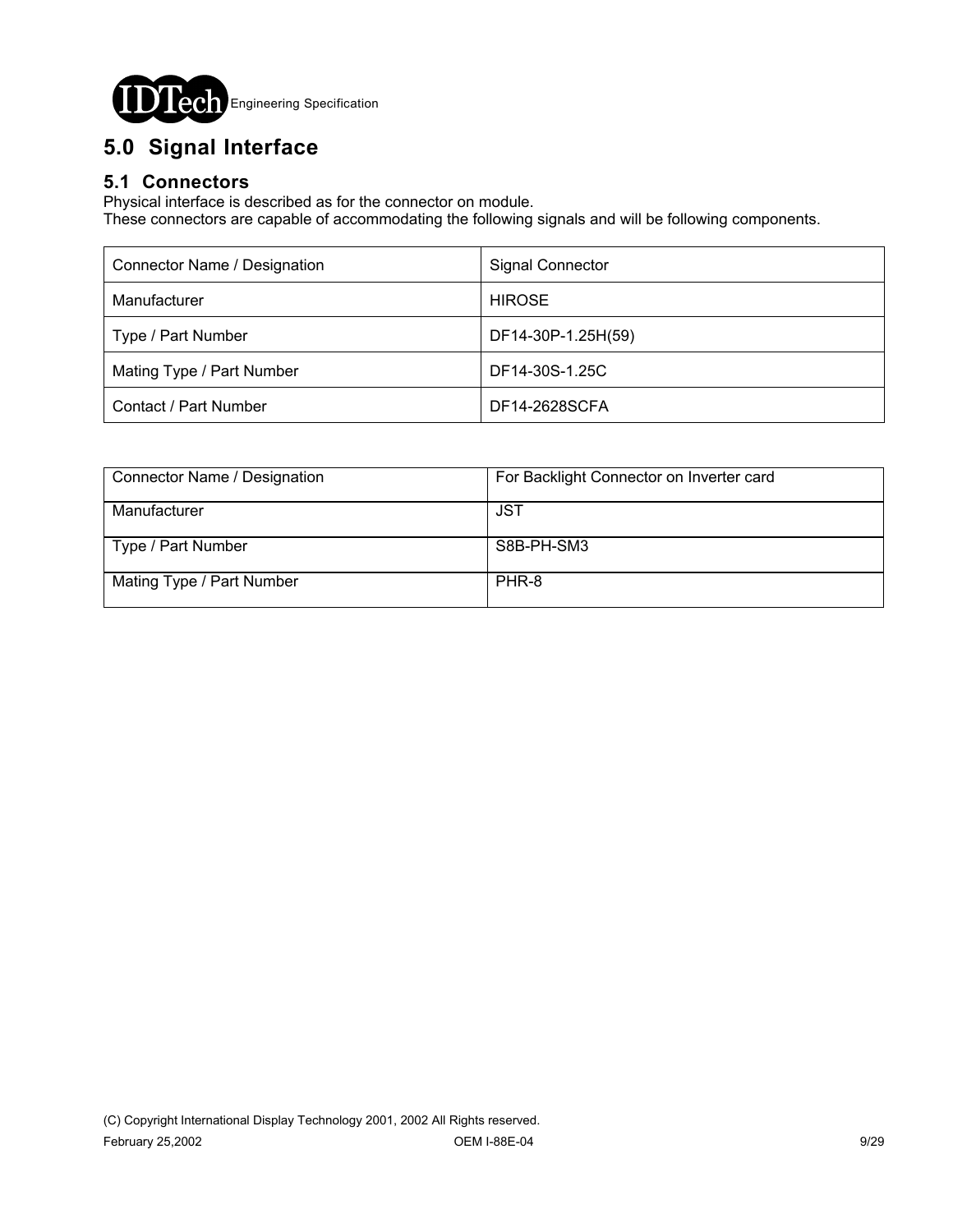

### **5.2 Interface Signal Connector**

| Pin#           | <b>Signal Name</b> | Pin#           | <b>Signal Name</b> |
|----------------|--------------------|----------------|--------------------|
| 30             | $Vin(+12V)$        | 29             | $Vin(+12V)$        |
| 28             | $Vin(+12V)$        | 27             | VinRTN(GND)        |
| 26             | VinRTN(GND)        | 25             | VinRTN(GND)        |
| 24             | <b>SELLVDS</b>     | 23             | VcontIN            |
| 22             | <b>DGND</b>        | 21             | RxOIN3+            |
| 20             | RxOIN3-            | 19             | RxOCLKIN+          |
| 18             | RxOCLKIN-          | 17             | RxOIN2+            |
| 16             | RxOIN2-            | 15             | RxOIN1+            |
| 14             | RxOIN1-            | 13             | RxOIN0+            |
| 12             | RxOIN0-            | 11             | RxEIN3+            |
| 10             | RxEIN3-            | 9              | RxECLKIN+          |
| 8              | RxECLKIN-          | $\overline{7}$ | RxEIN2+            |
| 6              | RxEIN2-            | 5              | RxEIN1+            |
| 4              | RxEIN1-            | $\mathbf{3}$   | RxEIN0+            |
| $\overline{2}$ | RxEIN0-            | 1              | <b>LVDSGND</b>     |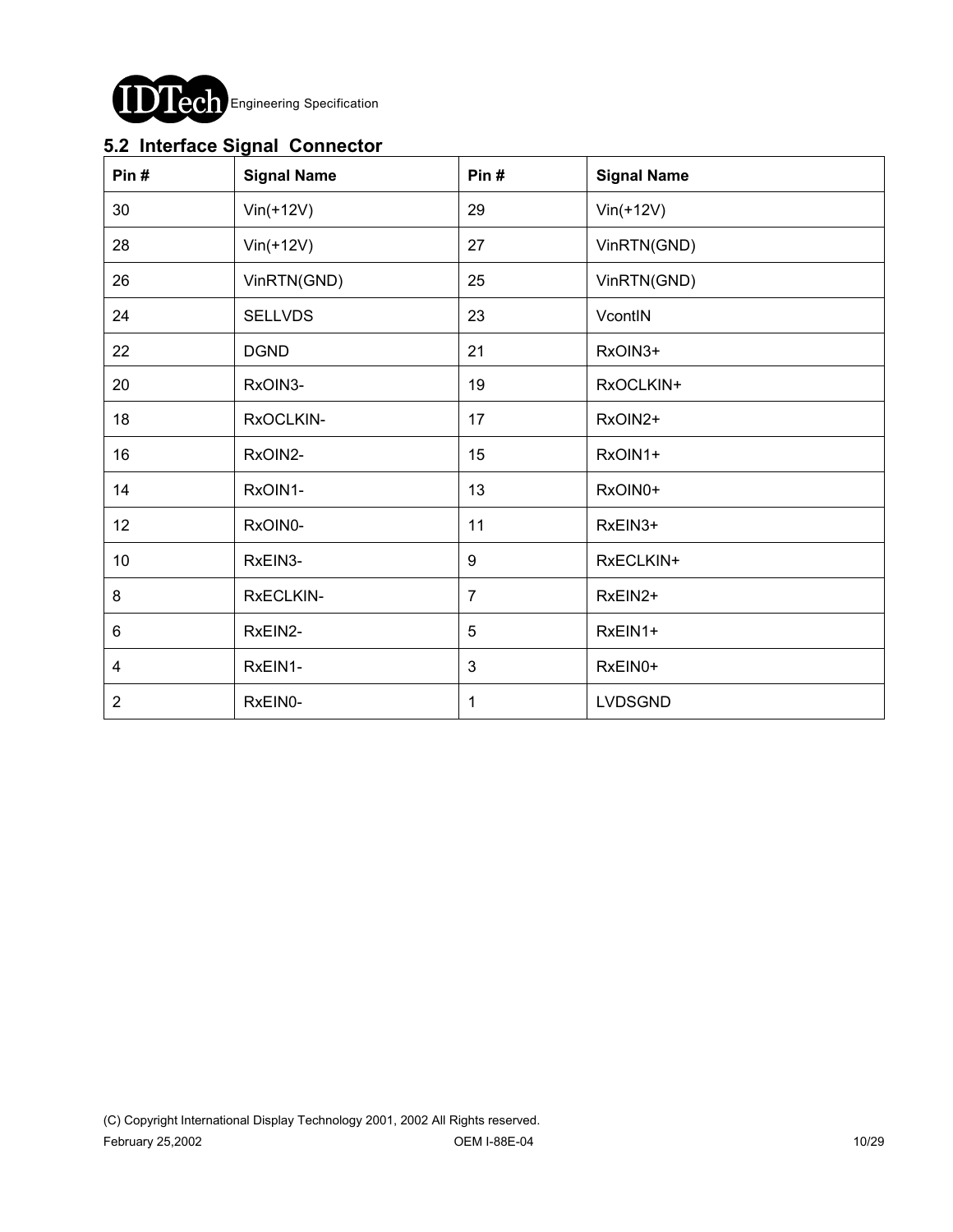

### **5.3 Interface Signal Description**

The module uses a pair of LVDS receiver SN75LVDS82(Texas Instruments) or compatible. LVDS is a differential signal technology for LCD interface and high speed data transfer device. Transmitter shall be SN75LVDS83(negative edge sampling) or compatible.

The first LVDS port (RxExxx) transmits even pixels while the second LVDS port (RxOxxx) transmits odd pixels.

Pin numberings have been changed from previous models of ITSX94, ITSX94N, ITSX94N1, and ITSX96R, due to signal connector type change. Physical order of singals are not changed. Please refer to the chart below for pin #1.

LCD Drive Connector No.1 Pin location

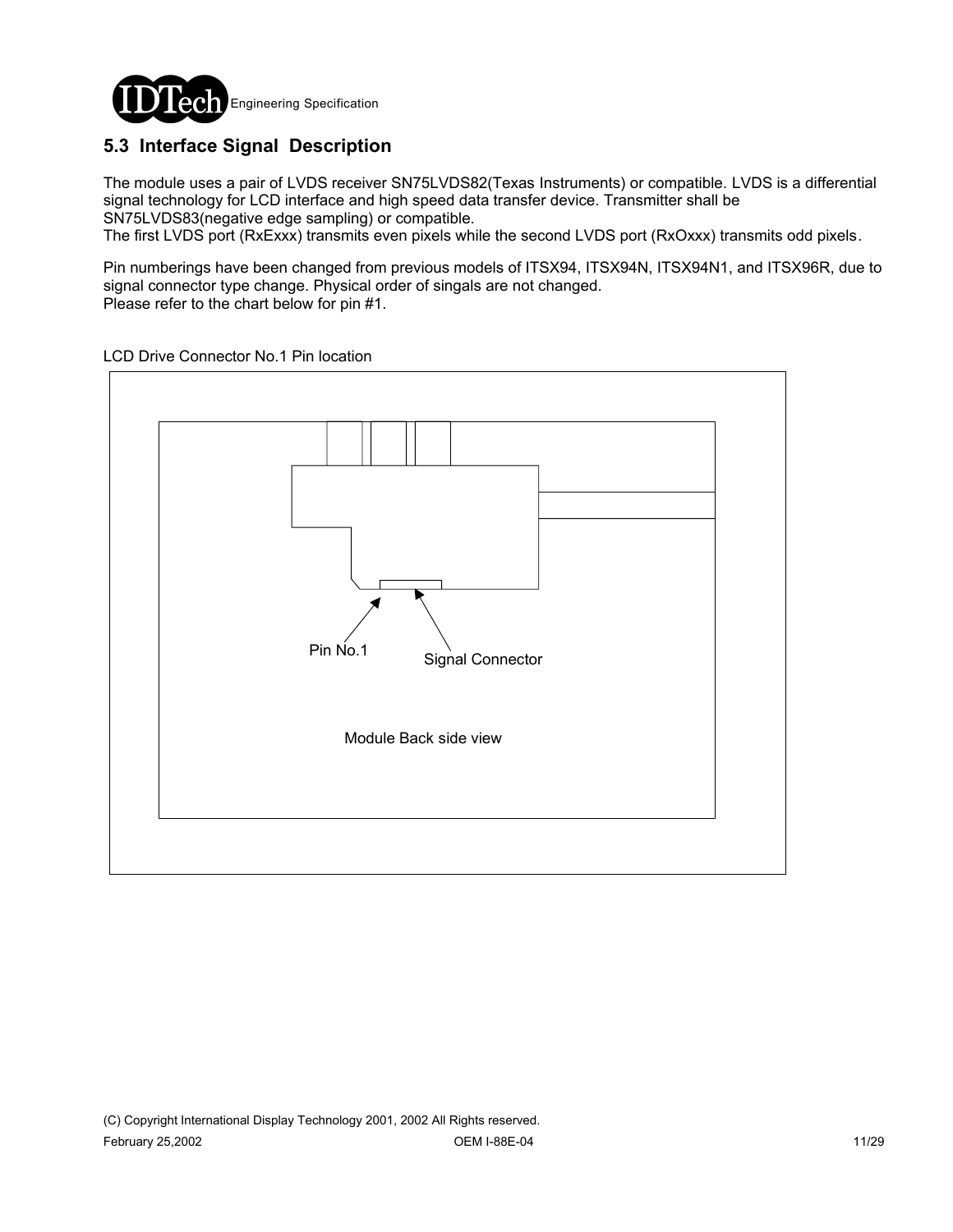

| PIN#           | <b>SIGNAL NAME</b> | <b>Description</b>                                                        |
|----------------|--------------------|---------------------------------------------------------------------------|
| 30             | Vin                | +12.0V Power Supply                                                       |
| 29             | Vin                | +12.0V Power Supply                                                       |
| 28             | Vin                | +12.0V Power Supply                                                       |
| 27             | <b>VinRTN</b>      | Ground for Vin line                                                       |
| 26             | <b>VinRTN</b>      | Ground for Vin line                                                       |
| 25             | <b>VinRTN</b>      | Ground for Vin line                                                       |
| 24             | <b>SELLVDS</b>     | Select LVDS data order. See the following figure.                         |
| 23             | (RESERVED)         | This pin should be left open.                                             |
| 22             | <b>DGND</b>        | Signal Ground                                                             |
| 21             | RxOIN3+            | Positive LVDS differential data input (Odd data)                          |
| 20             | RxOIN3-            | Negative LVDS differential data input (Odd data)                          |
| 19             | RxOCLKIN+          | Positive LVDS differential clock input (Odd Clock)                        |
| 18             | RxOCLKIN-          | Negative LVDS differential clock input (Odd Clock)                        |
| 17             | RxOIN2+            | Positive LVDS differential data input (Odd data)                          |
| 16             | RxOIN2-            | Negative LVDS differential data input (Odd data)                          |
| 15             | RxOIN1+            | Positive LVDS differential data input (Odd data)                          |
| 14             | RxOIN1-            | Negative LVDS differential data input (Odd data)                          |
| 13             | RxOIN0+            | Positive LVDS differential data input (Odd data)                          |
| 12             | RxOIN0-            | Negative LVDS differential data input (Odd data)                          |
| 11             | RxEIN3+            | Positive LVDS differential data input (Even data)                         |
| 10             | RxEIN3-            | Negative LVDS differential data input (Even data)                         |
| 9              | RxECLKIN+          | Positive LVDS differential clock input (Even Clock)                       |
| 8              | RxECLKIN-          | Negative LVDS differential clock input (Even Clock)                       |
| $\overline{7}$ | RxEIN2+            | Positive LVDS differential data input (Even data, H-Sync, V-Sync, DSPTMG) |
| 6              | RxEIN2-            | Negative LVDS differential data input (Even data, H-Sync, V-Sync, DSPTMG) |
| 5              | RxEIN1+            | Positive LVDS differential data input (Even data)                         |
| 4              | RxEIN1-            | Negative LVDS differential data input (Even data)                         |
| 3              | RxEIN0+            | Positive LVDS differential data input (Even data)                         |
| $\overline{2}$ | RxEIN0-            | Negative LVDS differential data input (Even data)                         |
| 1              | <b>DGND</b>        | Signal Ground                                                             |

**Note:** Input signals of odd and even clock shall be the same timing.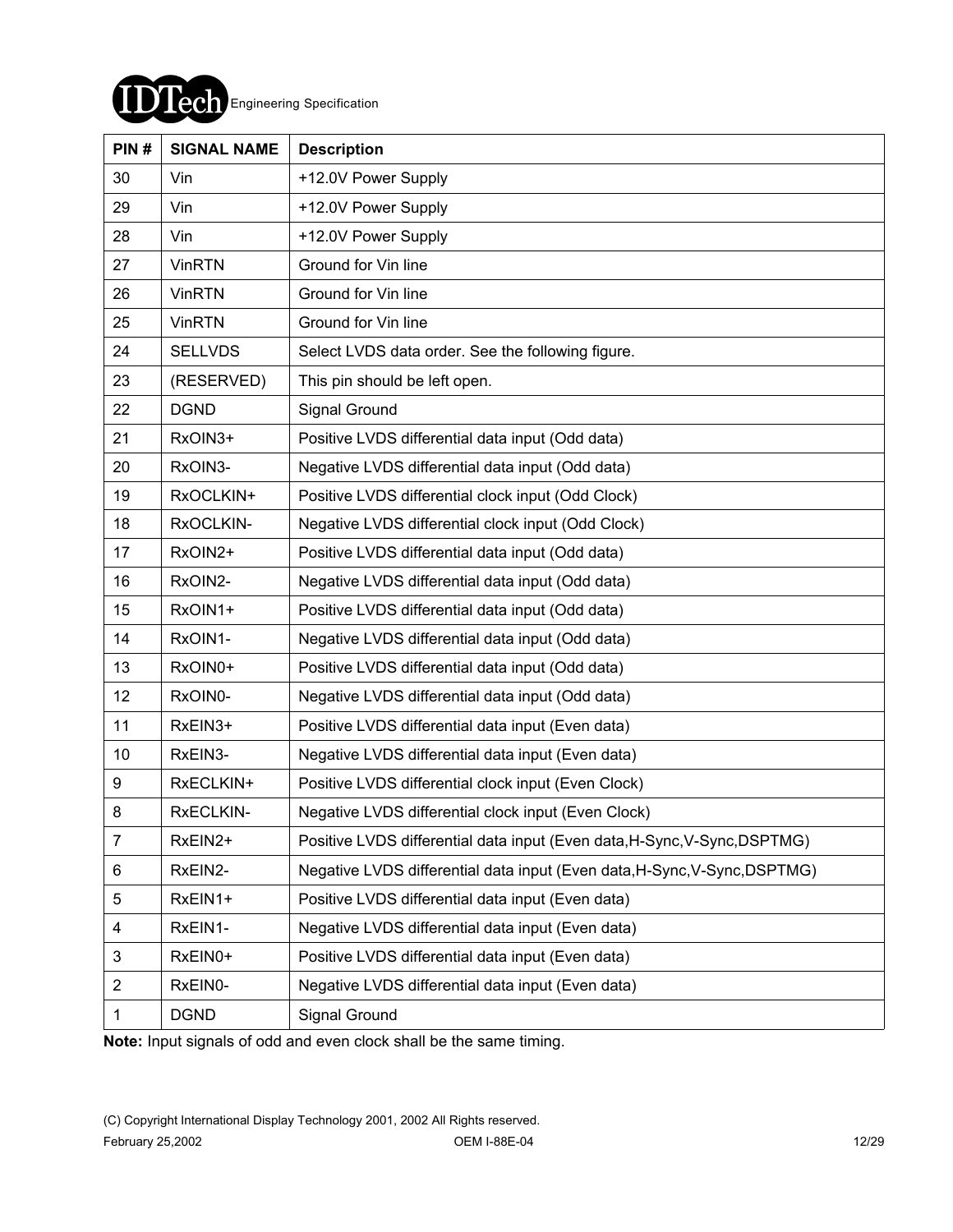

The interface card has a 100ohm resistor between positive and negative lines of each LVDS signal input on the internal circuit.



Note:A/B/C data 7:MSB, A/B/C data 0:LSB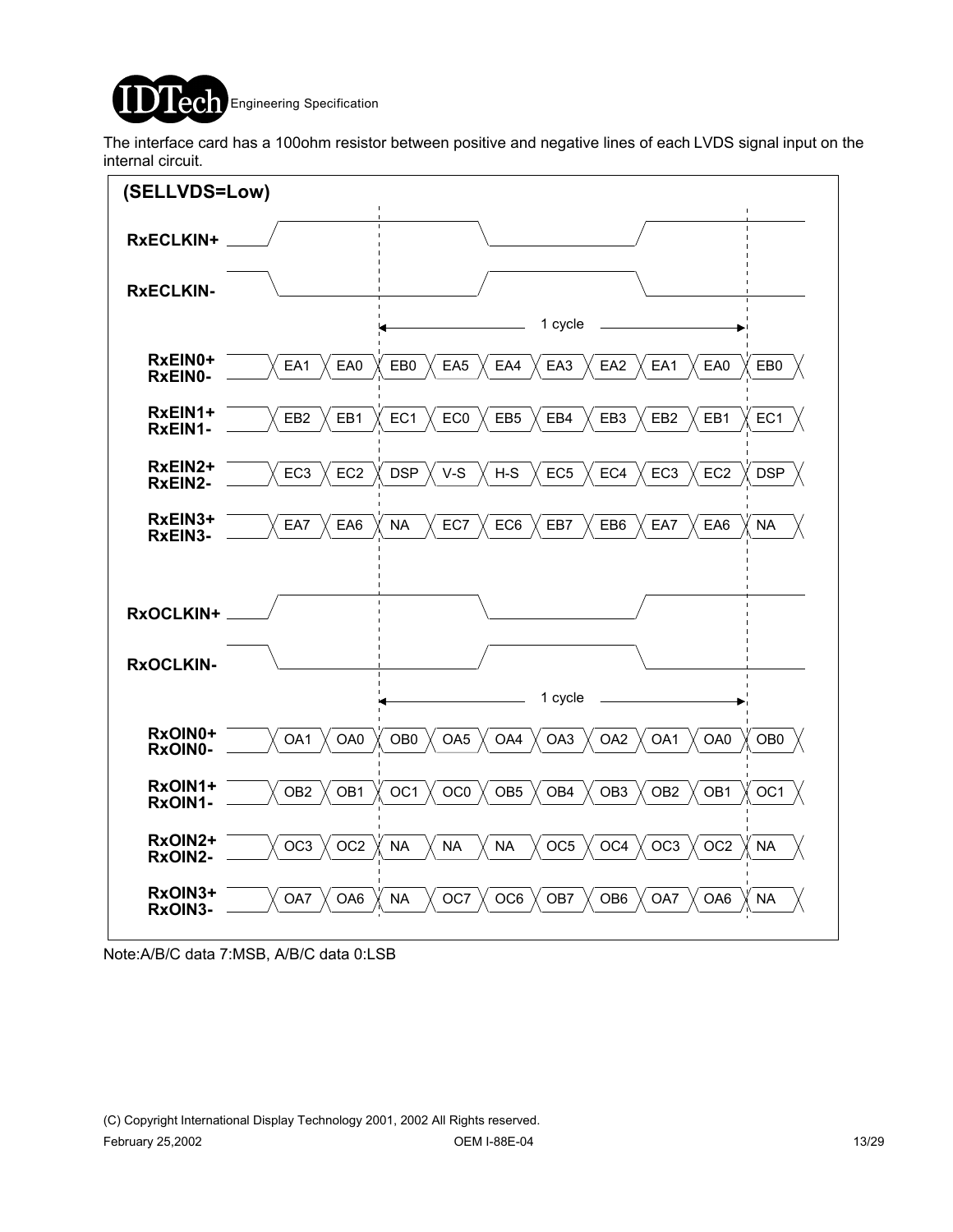



Note:A/B/C data 7:MSB, A/B/C data 0:LSB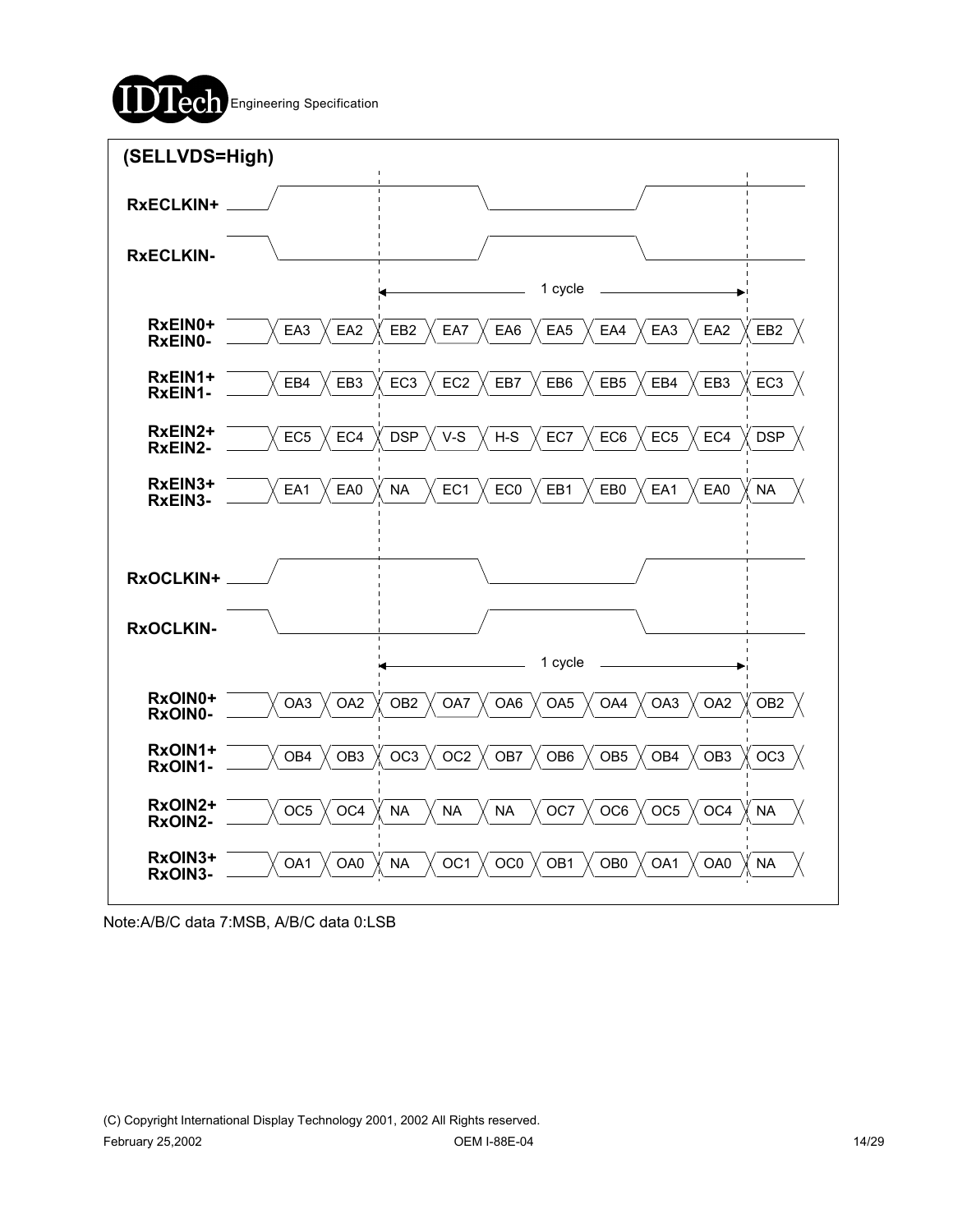

#### The following is LVDS Signal description.

| <b>LVDS DATA NAME</b> | <b>Description</b>     |                                                                            |
|-----------------------|------------------------|----------------------------------------------------------------------------|
| <b>DSP</b>            | <b>Display Timing</b>  | When the signal is high, the pixel data shall be valid to be<br>displayed. |
| $V-S$                 | <b>Vertical Sync</b>   | Both Positive and negative polarity are acceptable.                        |
| $H-S$                 | <b>Horizontal Sync</b> | Both Positive and negative polarity are acceptable.                        |

| <b>TI LVDS X'mitter</b><br>(SN75LVDS83)<br><b>Signal name</b> | <b>ITSX88E LVDS Signal</b><br>(SELLVDS=Low) | <b>ITSX88E LVDS Signal</b><br>(SELLVDS=High) |
|---------------------------------------------------------------|---------------------------------------------|----------------------------------------------|
| D <sub>0</sub>                                                | A0                                          | A2                                           |
| D <sub>1</sub>                                                | A <sub>1</sub>                              | A3                                           |
| D <sub>2</sub>                                                | A2                                          | A <sub>4</sub>                               |
| D <sub>3</sub>                                                | A3                                          | A <sub>5</sub>                               |
| D <sub>4</sub>                                                | A4                                          | A <sub>6</sub>                               |
| D <sub>5</sub>                                                | A7                                          | A <sub>1</sub>                               |
| D <sub>6</sub>                                                | A <sub>5</sub>                              | A7                                           |
| D7                                                            | B <sub>0</sub>                              | <b>B2</b>                                    |
| D <sub>8</sub>                                                | <b>B1</b>                                   | B <sub>3</sub>                               |
| D <sub>9</sub>                                                | B <sub>2</sub>                              | <b>B4</b>                                    |
| D <sub>10</sub>                                               | B <sub>6</sub>                              | B <sub>0</sub>                               |
| D11                                                           | B7                                          | <b>B1</b>                                    |
| D <sub>12</sub>                                               | B <sub>3</sub>                              | B <sub>5</sub>                               |
| D <sub>13</sub>                                               | <b>B4</b>                                   | B <sub>6</sub>                               |
| D <sub>14</sub>                                               | B <sub>5</sub>                              | B7                                           |
| D <sub>15</sub>                                               | CO                                          | C <sub>2</sub>                               |
| D <sub>16</sub>                                               | C <sub>6</sub>                              | CO                                           |
| D <sub>17</sub>                                               | C <sub>7</sub>                              | C <sub>1</sub>                               |
| D <sub>18</sub>                                               | C <sub>1</sub>                              | C <sub>3</sub>                               |
| D <sub>19</sub>                                               | C <sub>2</sub>                              | C <sub>4</sub>                               |
| D <sub>20</sub>                                               | C <sub>3</sub>                              | C <sub>5</sub>                               |
| D <sub>21</sub>                                               | C <sub>4</sub>                              | C <sub>6</sub>                               |
| D <sub>22</sub>                                               | C <sub>5</sub>                              | C7                                           |
| D <sub>23</sub>                                               | <b>NA</b>                                   | <b>NA</b>                                    |
| D <sub>24</sub>                                               | H Sync                                      | H Sync                                       |
| D <sub>25</sub>                                               | V Sync                                      | V Sync                                       |
| D <sub>26</sub>                                               | Disp Timing                                 | Disp Timing                                  |
| D <sub>27</sub>                                               | A <sub>6</sub>                              | A <sub>0</sub>                               |

#### **Note:**

SELLVDS: Pin#7 of Signal connector A0: LSB, A7: MSB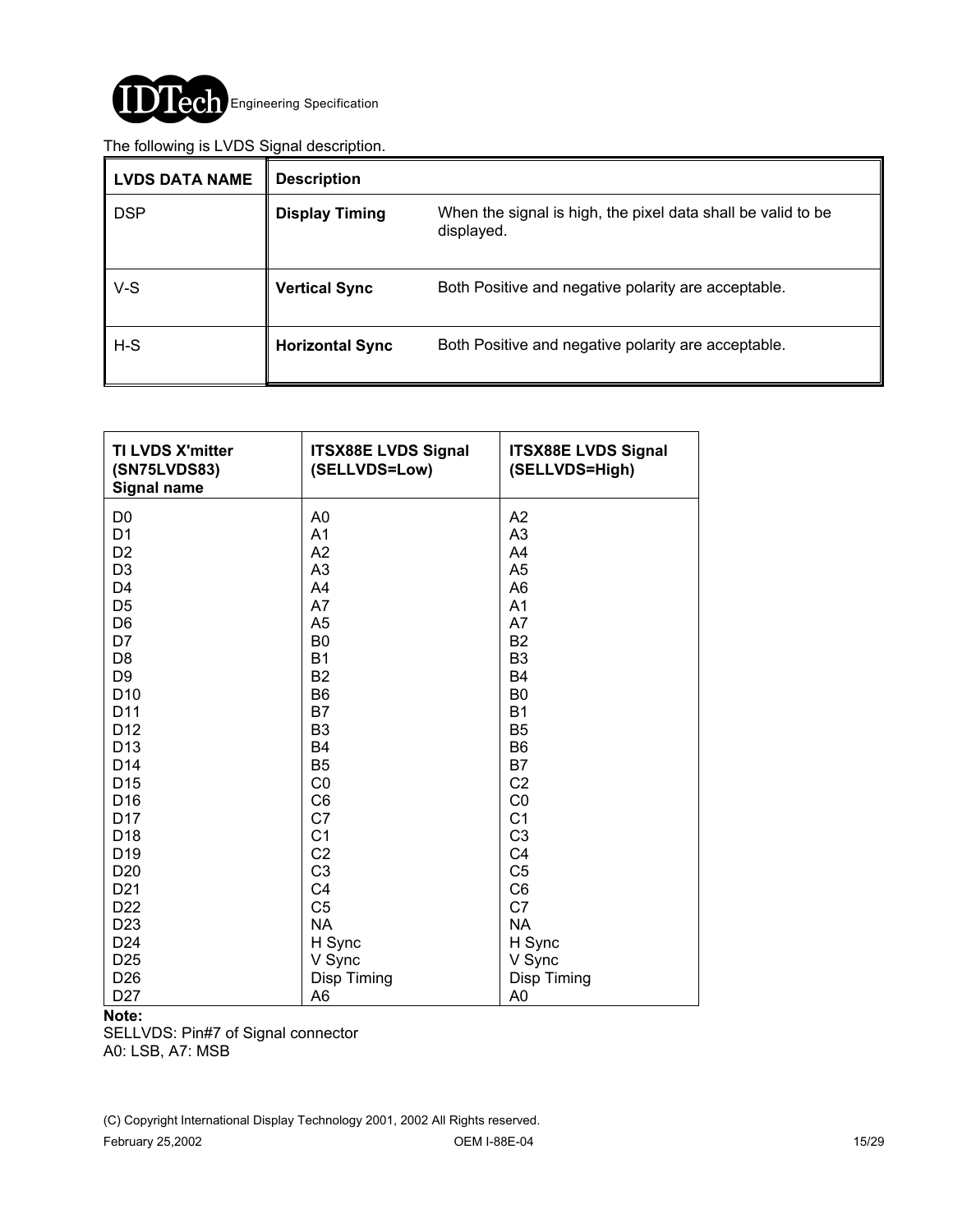

### **5.4 Interface Signal Electrical Characteristics**

Input signals shall be low or Hi-Z state when Vin is off.

It is recommended to refer the specifications of SN75LVDS82DGG(Texas Instruments) in detail.

Signal electrical characteristics are as follows;

| <b>Parameter</b> | <b>Condition</b>                                 | Min    | <b>Max</b> | unit |
|------------------|--------------------------------------------------|--------|------------|------|
| Vth              | Differential Input High Voltage<br>$(Vcm=+1.2V)$ |        | 100        | mV   |
| Vtl              | Differential Input High Voltage<br>$(Vcm=+1.2V)$ | $-100$ |            | mV   |

#### LVDS Timing

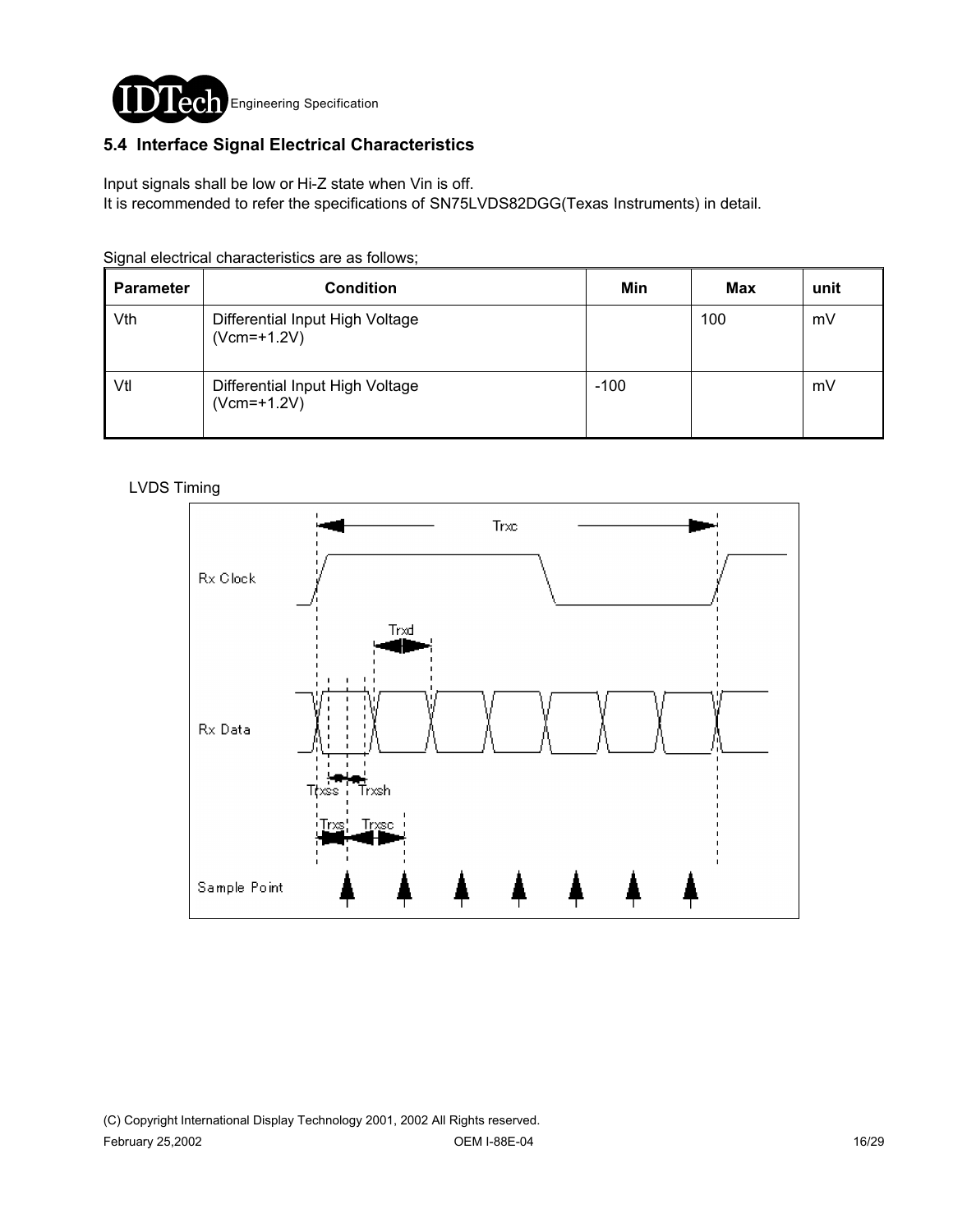

#### LVDS Macro AC characteristics.

| Parameter                             | Symbol                     | Min  | Typ     | Max | Unit |
|---------------------------------------|----------------------------|------|---------|-----|------|
| LVDS Clock Cycle                      | Trxc                       | 17.6 | 18.5    | 20  | [ns] |
| LVDS Data Cycle                       | Trxd                       |      | Trxc/7  |     | [ns] |
| Sample Data Setup Time<br>(Trxc=Typ.) | $\mathsf{r}_{\text{rxss}}$ | 600  |         |     | [ps] |
| Sample Data Hold Time<br>(Trxc=Typ.)  | Trxsh                      | 600  |         |     | [ps] |
| Data Sample Time                      | Trxs                       |      | Trxc/14 |     | [ns] |
| Data Sample Cycle                     | Trxsc                      |      | Trxc/7  |     | [ns] |

| <b>Name</b> | <b>Description</b> | Min    | <b>Typ</b>               | <b>Max</b> | Unit | <b>Note</b> |
|-------------|--------------------|--------|--------------------------|------------|------|-------------|
| SELLVDS     | High voltage       | っ      | 3                        | 3.3        |      |             |
|             | Low voltage        | $-0.1$ | 0                        | 0.7        |      |             |
|             | Current            | - 1    | $\overline{\phantom{a}}$ |            | mA   |             |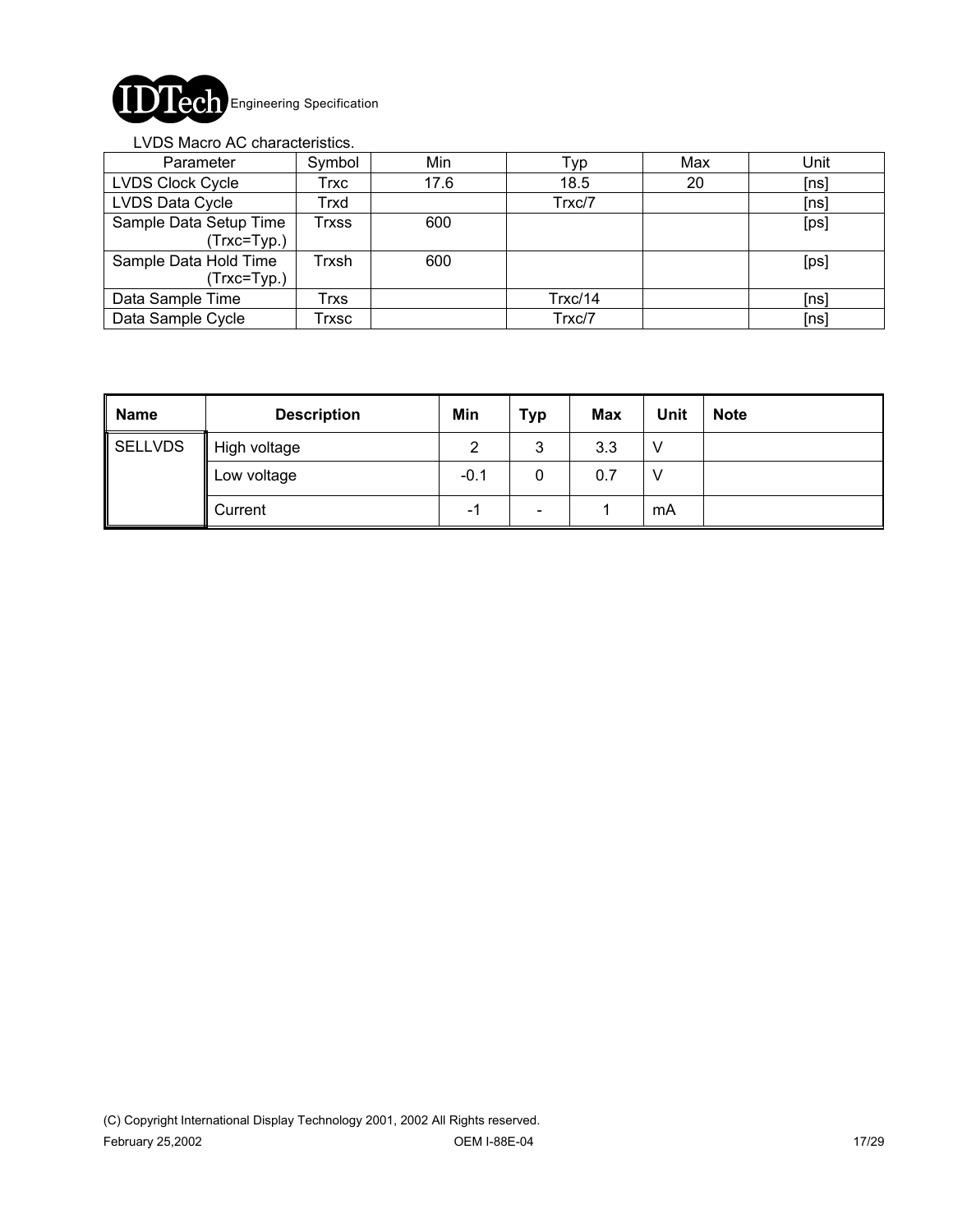

| PIN#           | <b>SIGNAL NAME</b> | <b>Description</b>                                                             |
|----------------|--------------------|--------------------------------------------------------------------------------|
|                | <b>VBL</b>         | +12.0V Power Supply for backlight                                              |
| $\overline{2}$ | <b>VBL</b>         | +12.0V Power Supply for backlight                                              |
| 3              | <b>VBL</b>         | +12.0V Power Supply for backlihgt                                              |
| $\overline{4}$ | <b>RTN</b>         | Ground for VBL line, VDIM and BLON                                             |
| 5              | <b>RTN</b>         | Ground for VBL line, VDIM and BLON                                             |
| 6              | <b>RTN</b>         | Ground for VBL line, VDIM and BLON                                             |
| 7              | <b>VDIM</b>        | Brightness control voltage input(0-4V), (0V:brightness MAX, 4V:brightness MIN) |
| 8              | <b>BLON</b>        | backlingt on/off signal(Hi:backlight ON, Low:backlight OFF) TTL level          |

## **5.5 Backlight Connector Signal Description**

### **5.6 Backlight Input Signal Electrical Characteristics**

| <b>Name</b> | <b>Description</b>  | Min         | <b>Typ</b>  | Max  | Unit   | <b>Note</b>                              |
|-------------|---------------------|-------------|-------------|------|--------|------------------------------------------|
| <b>BLON</b> | Hight voltage       | 2.0         | 5.0         | 5.25 | $\vee$ |                                          |
|             | Low voltage         | $-0.1$      | $\mathbf 0$ | 0.8  | $\vee$ |                                          |
|             | Current             | $-1.0$      |             | 1.0  | mA     |                                          |
| <b>VDIM</b> | Input Voltage Range | $\mathbf 0$ |             | 4.0  | $\vee$ | 0V:Brightness Max.<br>4V:Brightness Min. |
|             | Current             | $-1.0$      |             | 1.0  | mA     |                                          |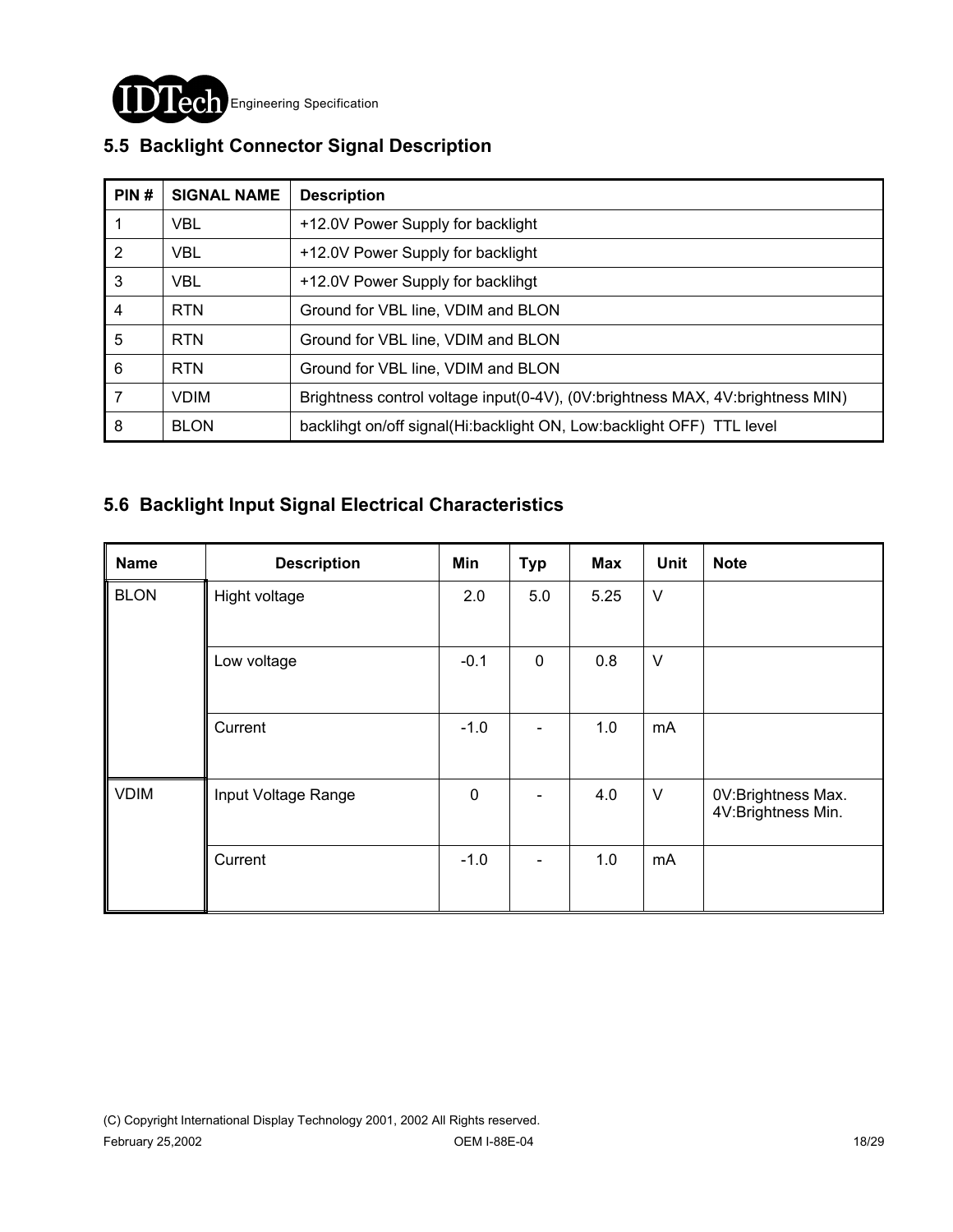

The following chart is the Dimming Signal (VDIM) versus Luminance curve for your reference.

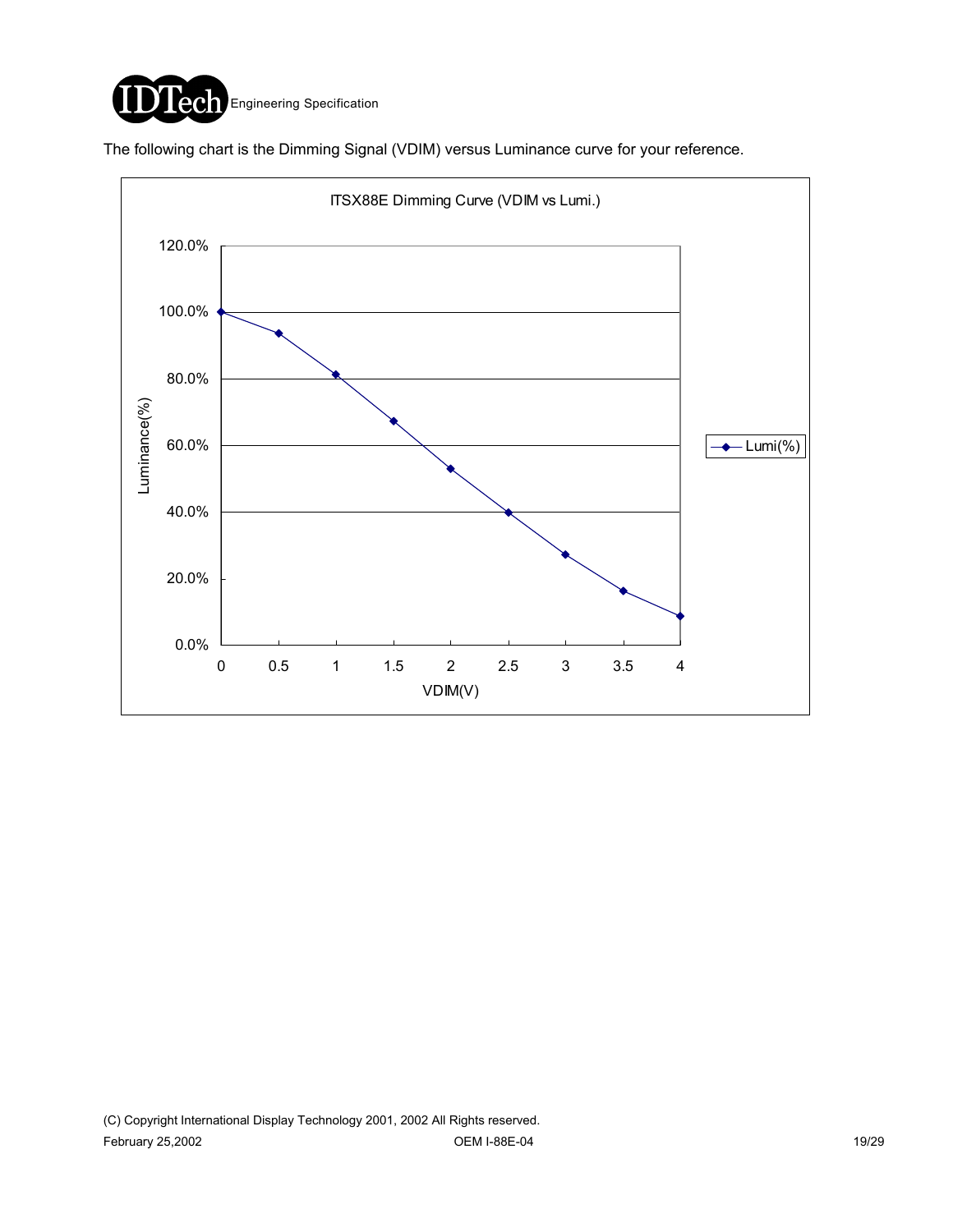

## **6.0 Pixel format image**

Following figure shows the relationship of the input signals and LCD pixel format image. Odd and even pair of ABC data are sampled at a time.

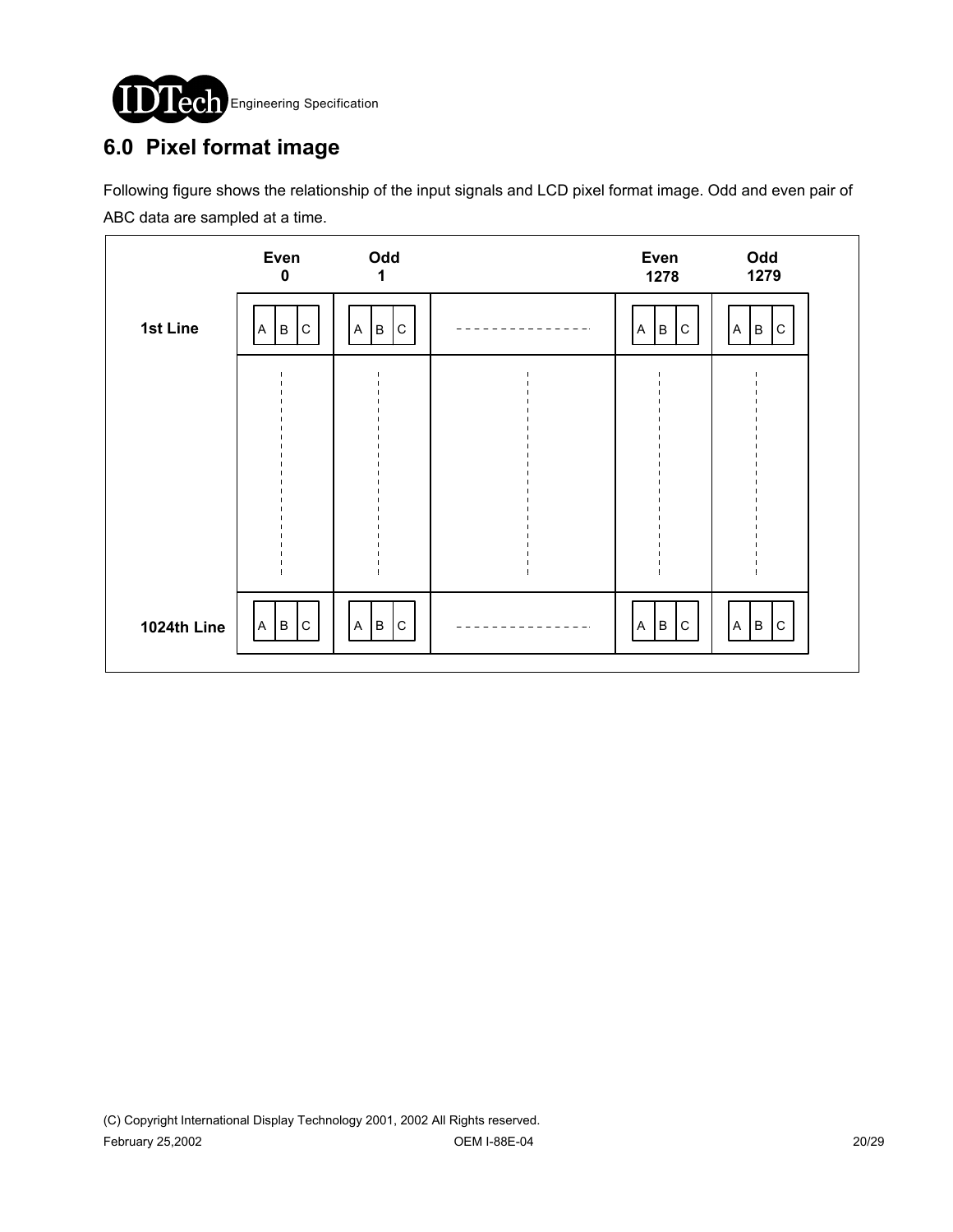

## **7.0 Interface Timings**

Basically, interface timings described here is not actual input timing of LCD module but output timing of SN75LVDS82DGG(Texas Instruments) or equivalent.

| Signal       | Item                  | <b>Symbol</b> | MIN.           | TYP.  | MAX.                     | <b>Unit</b> |
|--------------|-----------------------|---------------|----------------|-------|--------------------------|-------------|
| <b>DTCLK</b> | Freq.                 | Fdck          | 50             | 54    | 56.8                     | <b>MHz</b>  |
| <b>DTCLK</b> | Cycle                 | Tck           | 17.6           | 18.5  | 20                       | ns          |
| +V-Sync      | <b>Frame Rate</b>     | 1/Tv          | 56.25          | 60.02 | 61                       | Hz          |
| +V-Sync      | Cycle                 | Tv            | 16.39          | 16.66 | 17.78                    | ms          |
| +V-Sync      | Cycle                 | Tv            | 1035           | 1066  | 2047                     | lines       |
| +V-Sync      | active level          | Tva           | 3              | 3     |                          | lines       |
| +V-Sync      | V-back porch          | Tvb           | $\overline{7}$ | 38    | 63                       | lines       |
| +V-Sync      | V-front porch         | Tvf           | 1              | 1     |                          | lines       |
| +DSPTMG      | V-Line                | m             |                | 1024  |                          | lines       |
| +H-Sync      | Scan Rate             | 1/Th          |                | 63.98 | $\overline{\phantom{a}}$ | <b>KHz</b>  |
| +H-Sync      | Cycle                 | Th            | 844            | 844   | 1023                     | <b>Tck</b>  |
| +H-Sync      | active level          | Tha $(*1)$    | 4              | 56    |                          | Tck         |
| +H-Sync      | Back porch            | Thb $(*1)$    | 4              | 124   |                          | <b>Tck</b>  |
| +H-Sync      | Front porch           | Thf           | 4              | 24    |                          | Tck         |
| +DSPTMG      | <b>Display Pixels</b> | n             |                | 640   |                          | <b>Tck</b>  |

### **7.1 Timing Characteristics**

**Note1 :** Typical value is refer to VESA STANDARD. (\*1): Tha+Thb should be less than 1024 Tck.

**Note2 :** When there are invalid timing, Display appears black pattern. Synchronous Signal Defects and enter Auto Refresh for LCD Module Protection Mode.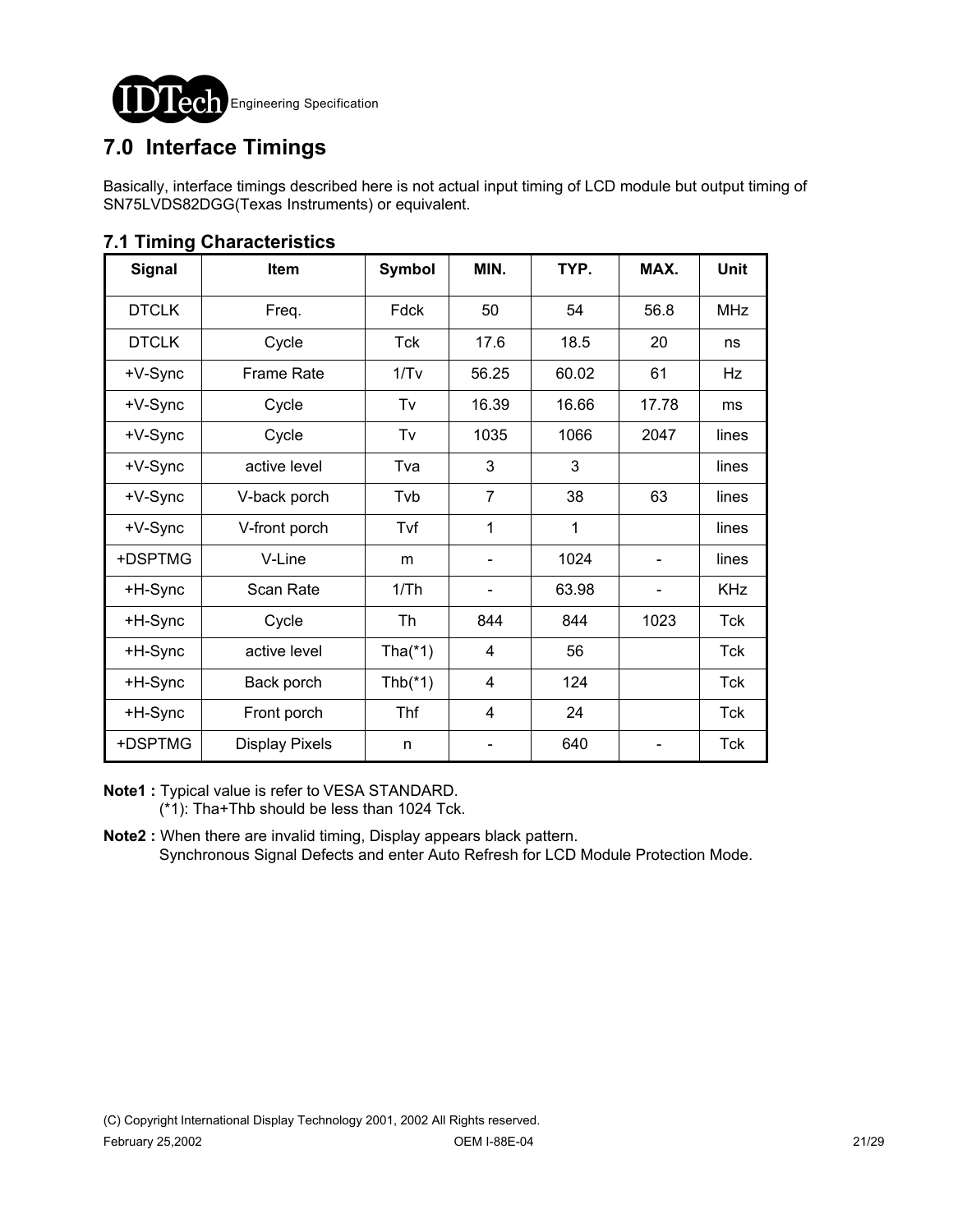

### **7.2 Timing Definition**

#### **Vertical Timing**



| Support mode                                                        | T1 Vertical              | T2                        | <b>T3 VSYNC</b>     | T <sub>4</sub>            | <b>T5 VSYNC</b>         | T6 VSYNC                   |
|---------------------------------------------------------------------|--------------------------|---------------------------|---------------------|---------------------------|-------------------------|----------------------------|
|                                                                     | <b>Blanking</b>          | <b>Active Field</b>       | <b>Front Porch</b>  | Frame Time                | Width                   | <b>Back Porch</b>          |
| 1280 x 1024 at 60Hz<br>(VESA STANDARD)<br>$(H$ line rate : 15.6 us) | 0.656 ms<br>$(42$ lines) | 16,005 ms<br>(1024 lines) | $0.016$ ms<br>line) | 16.661 ms<br>(1066 lines) | $0.047$ ms<br>(3 lines) | $0.594$ ms<br>$(38$ lines) |

#### **Horizontal Timing**



| Support mode                                              | Horizontal<br><b>Blanking</b> | T8<br><b>Active Field</b> | T9 HSYNC<br>Front Porch   | T10<br>H line Time         | <b>HSYNC</b><br>T11<br>Width | T <sub>12</sub> HSYNC<br><b>Back Porch</b> |
|-----------------------------------------------------------|-------------------------------|---------------------------|---------------------------|----------------------------|------------------------------|--------------------------------------------|
| 1280 x 1024<br>(VESA STANDARD)<br>(Dotclock: 108.000 MHz) | 3.778 us<br>$(408$ dots)      | 11.852 us<br>(1280 dots)  | $0.444$ us<br>$(48$ dots) | 15.630 us<br>$(1688$ dots) | .037 us<br>$(112$ dots)      | 2.296 us<br>$(248$ dots)                   |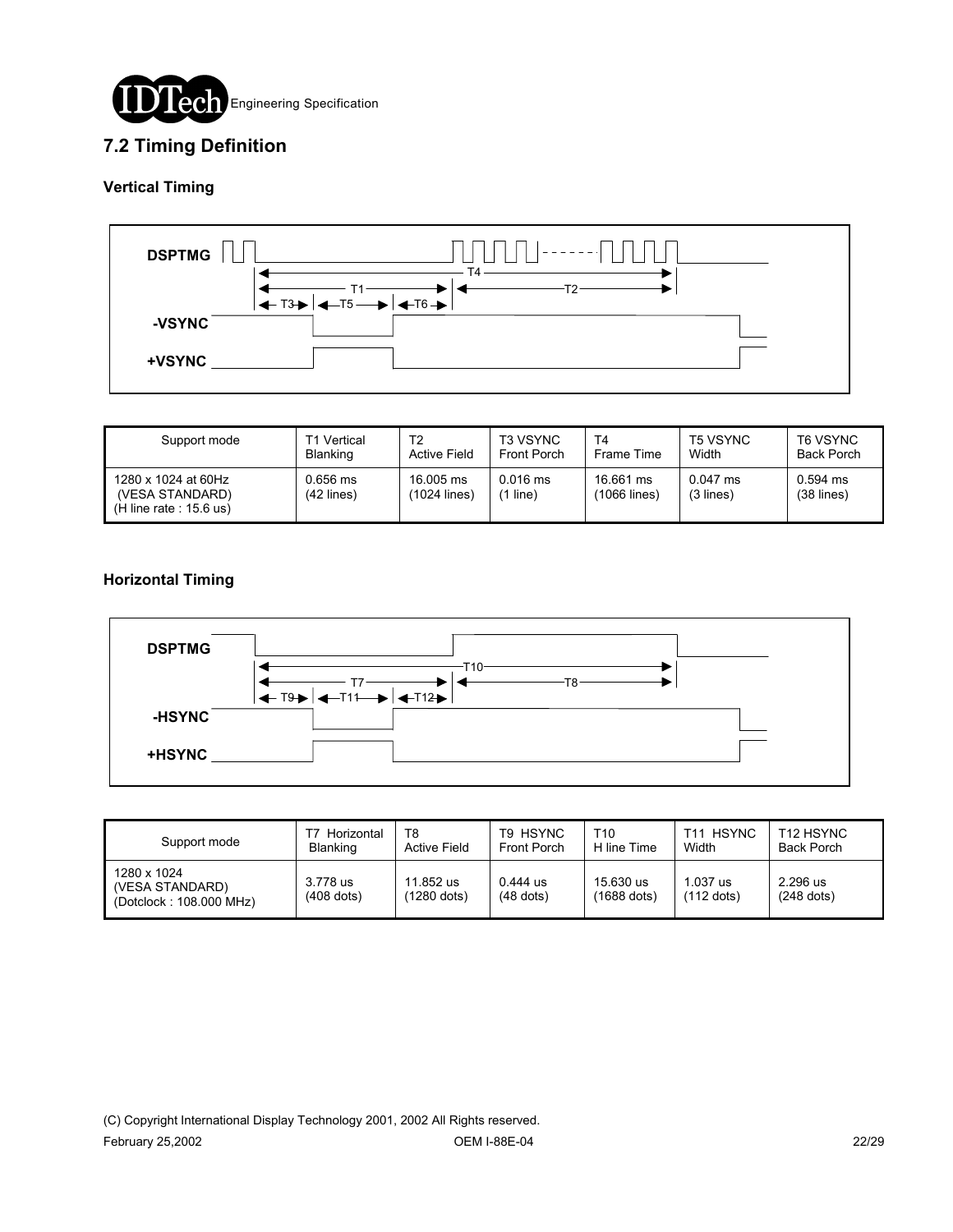

Interface Timing Definition

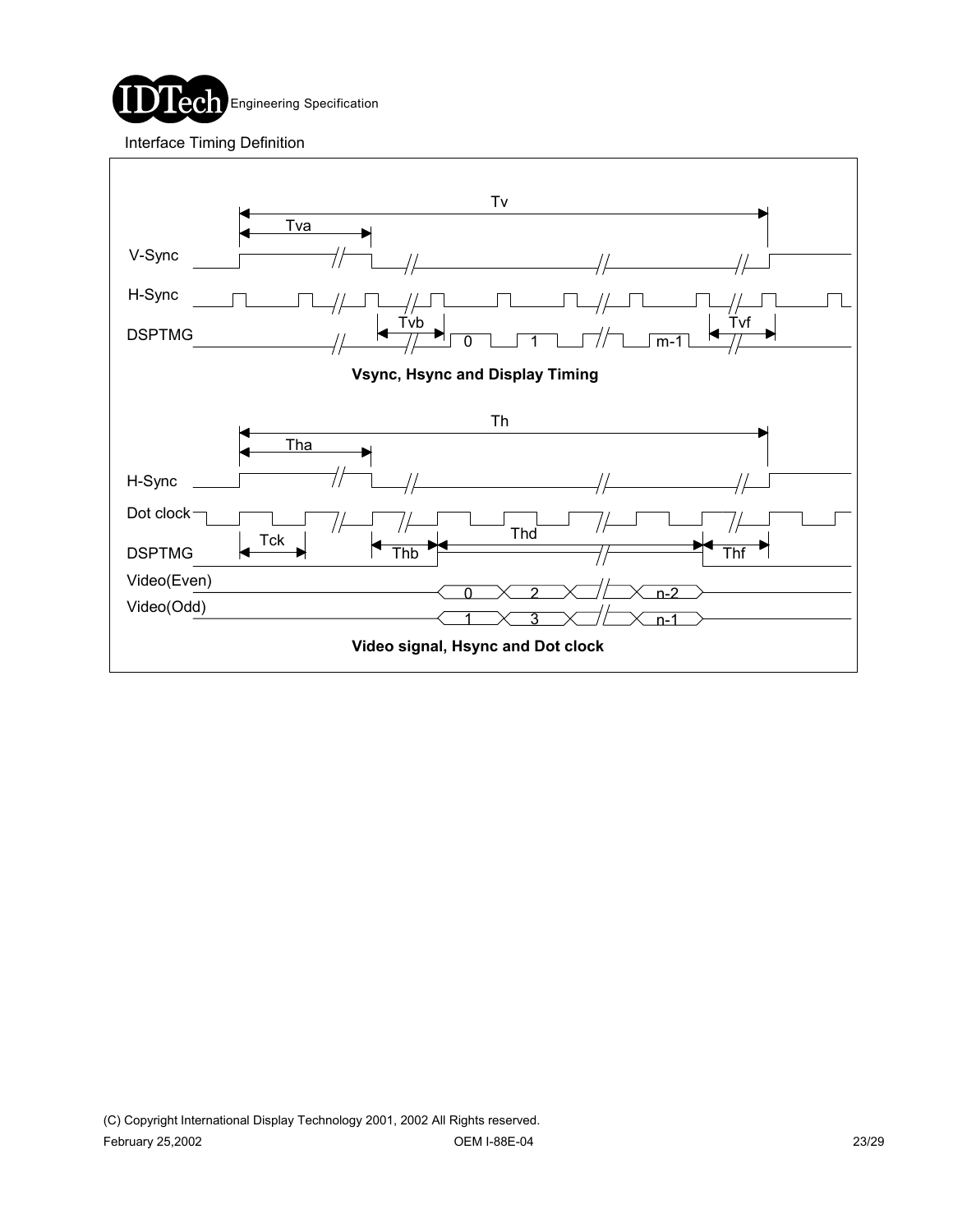

## **8.0 Power Consumption**

Input power specifications are as follows;

| <b>SYMBOL</b> | <b>PARAMETER</b>                            | Min                                                                                                                                                                                                                                                                                                             | <b>Typ</b> | <b>Max</b> | <b>UNITS</b> | <b>CONDITION</b>                                                   |
|---------------|---------------------------------------------|-----------------------------------------------------------------------------------------------------------------------------------------------------------------------------------------------------------------------------------------------------------------------------------------------------------------|------------|------------|--------------|--------------------------------------------------------------------|
| Vin           | Logic/LCD Drive<br>Voltage                  | 11.4                                                                                                                                                                                                                                                                                                            | 12         | 12.6       | $\vee$       |                                                                    |
| lin           | Vin Current                                 |                                                                                                                                                                                                                                                                                                                 |            | 550        | mA           | All White Pattern<br>Vin=11.4V $*1$                                |
| Pin(1)        | Vin Power                                   |                                                                                                                                                                                                                                                                                                                 | 4.5        |            | W            | <b>Typical Load Condition</b><br>(Vertical Gray Bar, 256<br>Scale) |
| Pin(2)        |                                             |                                                                                                                                                                                                                                                                                                                 | 5.2        | 6.3        | W            | Maximum Load<br>Condition<br>(All White)                           |
|               | Logic/LCD DC<br>current Waveform            | Refer to the Typical Logic/LCD<br>Current Waveform shown in the<br>following Figure. Waveform may<br>vary in paticular application. Actual<br>current waveform on user<br>application must be evaluated and<br>make sure the ripple current and/or<br>peak current should be allowable to<br>user power supply. |            |            |              | Maximum Load<br>Condition<br>(All White)                           |
| Vin rp        | Allowable Logic/LCD<br>Drive Ripple Voltage |                                                                                                                                                                                                                                                                                                                 |            | 500        | mVp-p        |                                                                    |
| <b>VBL</b>    | Backlight power<br>voltage                  | 11.4                                                                                                                                                                                                                                                                                                            | 12         | 12.6       | $\vee$       |                                                                    |
| <b>PBL</b>    | Backlight power<br>consumption              |                                                                                                                                                                                                                                                                                                                 | 33.6       | 40.3       | W            | Brightness = max.                                                  |

**(Note)** A used DC power supply for this LCD module should be have a over current protection function to safety. \*1 This value indicates long term average.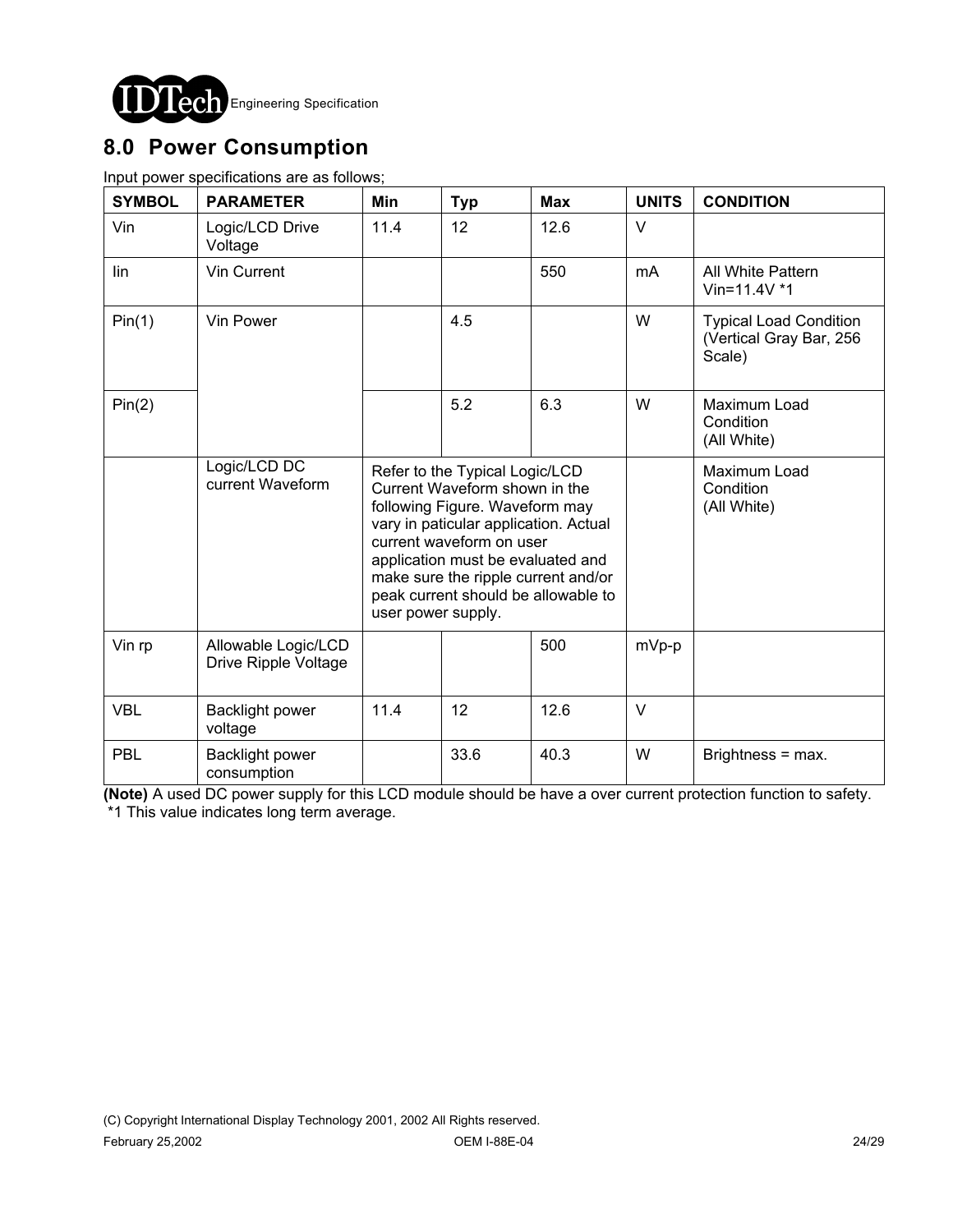

#### **Typical Logic/LCD Current Waveform**

Condition : Maximum Load Condition(All White) Voltage : 12.0V measured at Interface Connector J1 Interface Cable : AWG28, 30 Conductors, L=500mm from Voltage Source to EUT

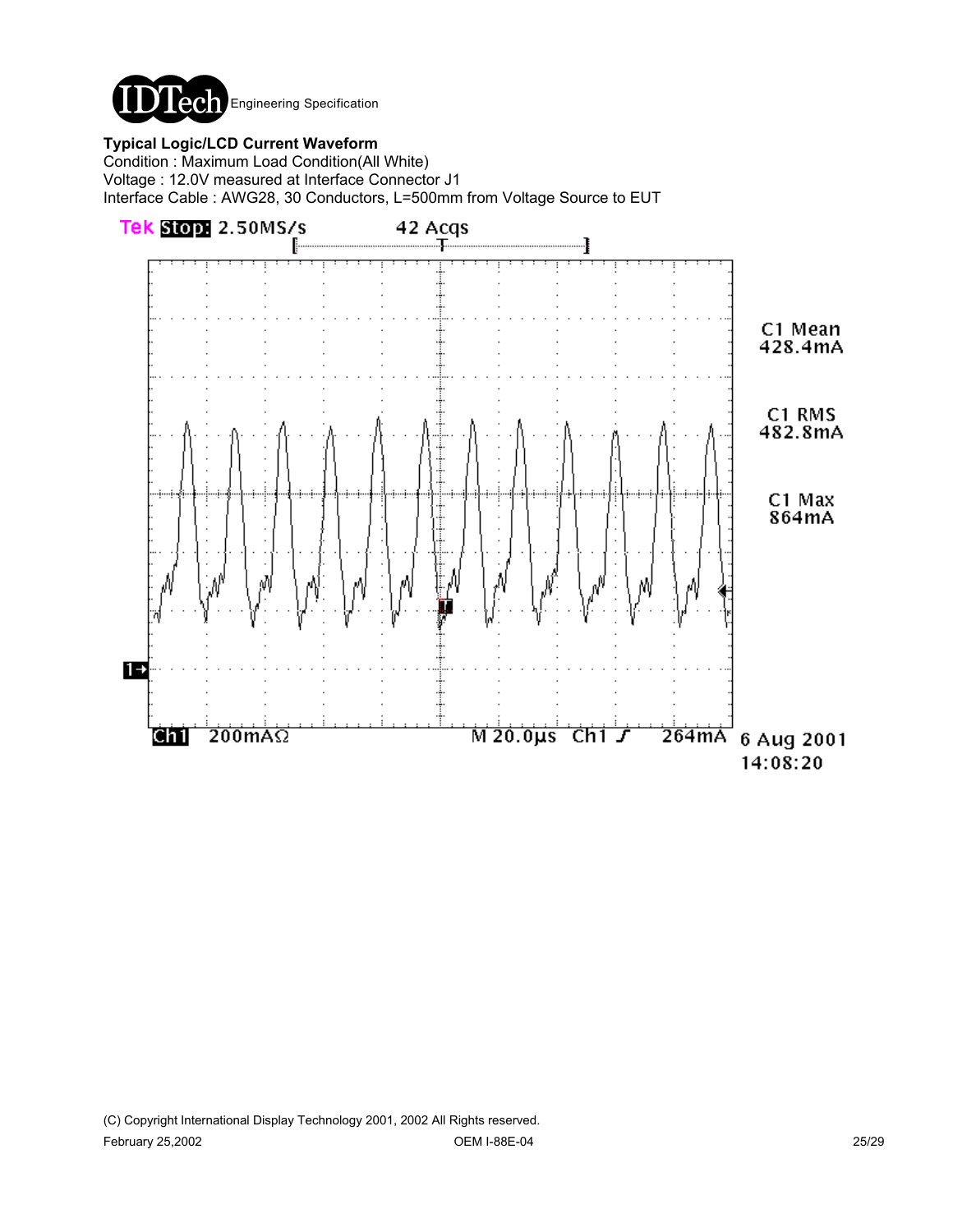

## **9.0 Power ON/OFF Sequence**

Vin and VBL power and lamp on/off sequence is as follows. Interface signals are also shown in the chart. Signals from any system shall be Hi-Z state or low level when Vin and VBL are off.

It is recommended that the BLON should be supplied after other signals are stable in order to avoid visible screen noise when power-on.

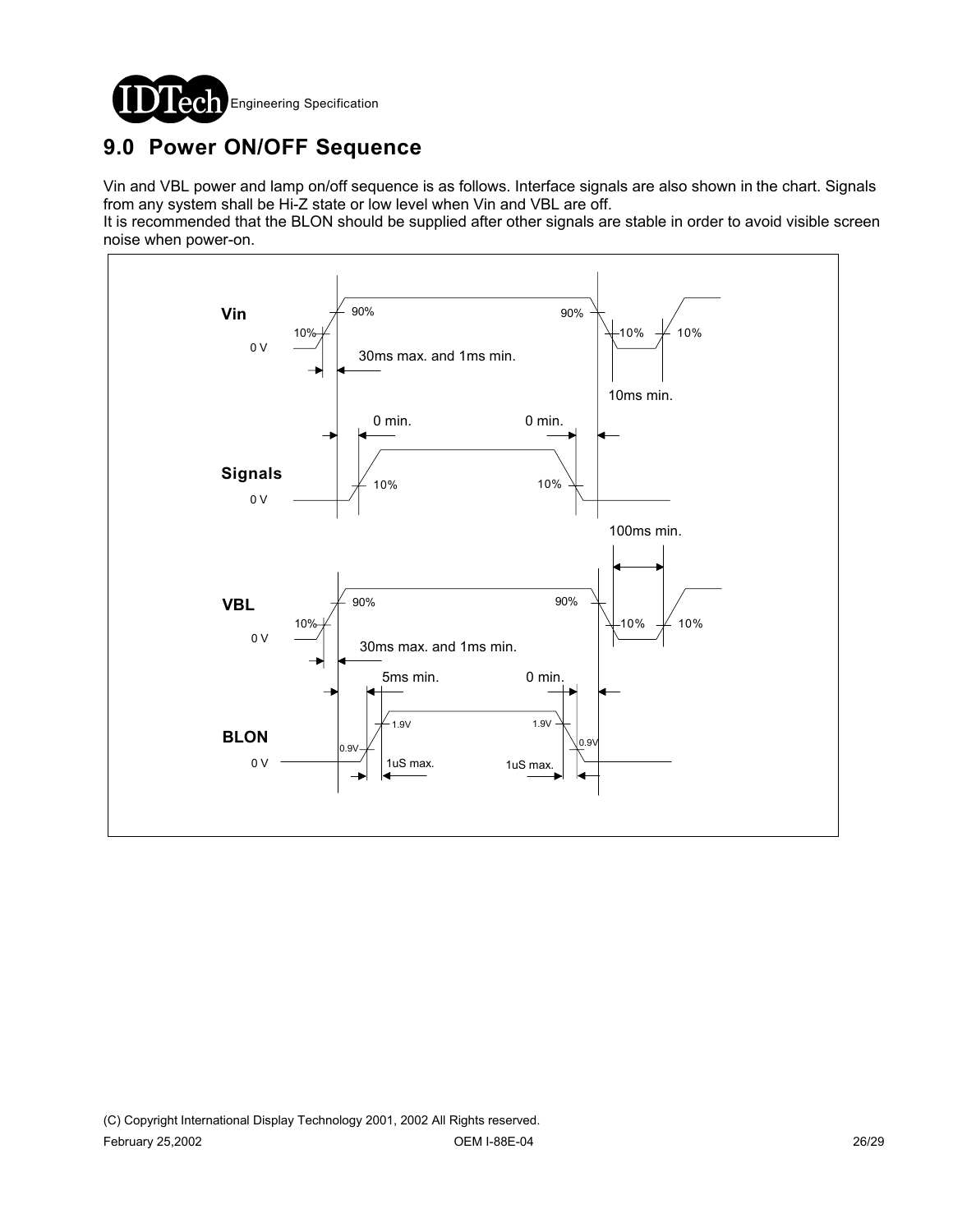**Engineering Specification** 

## **10.0 Mechanical Characteristics**

**Note :** Please do not use middle 3(three) screw holes on the upper(long) side and middle 3(three) screw holes

on the lower(long) side for panel fixing. These screw holes are for manufacturing purpose only.

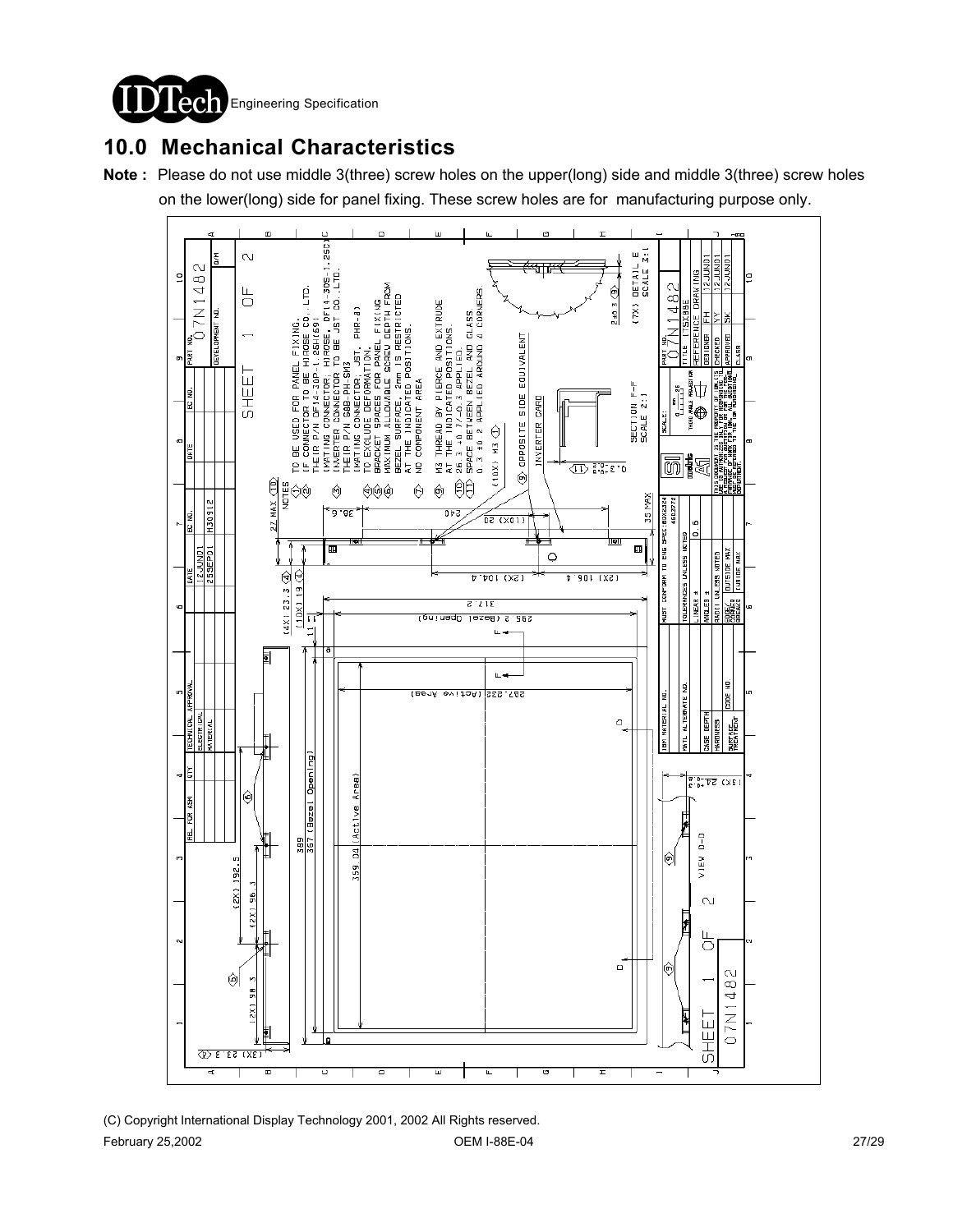